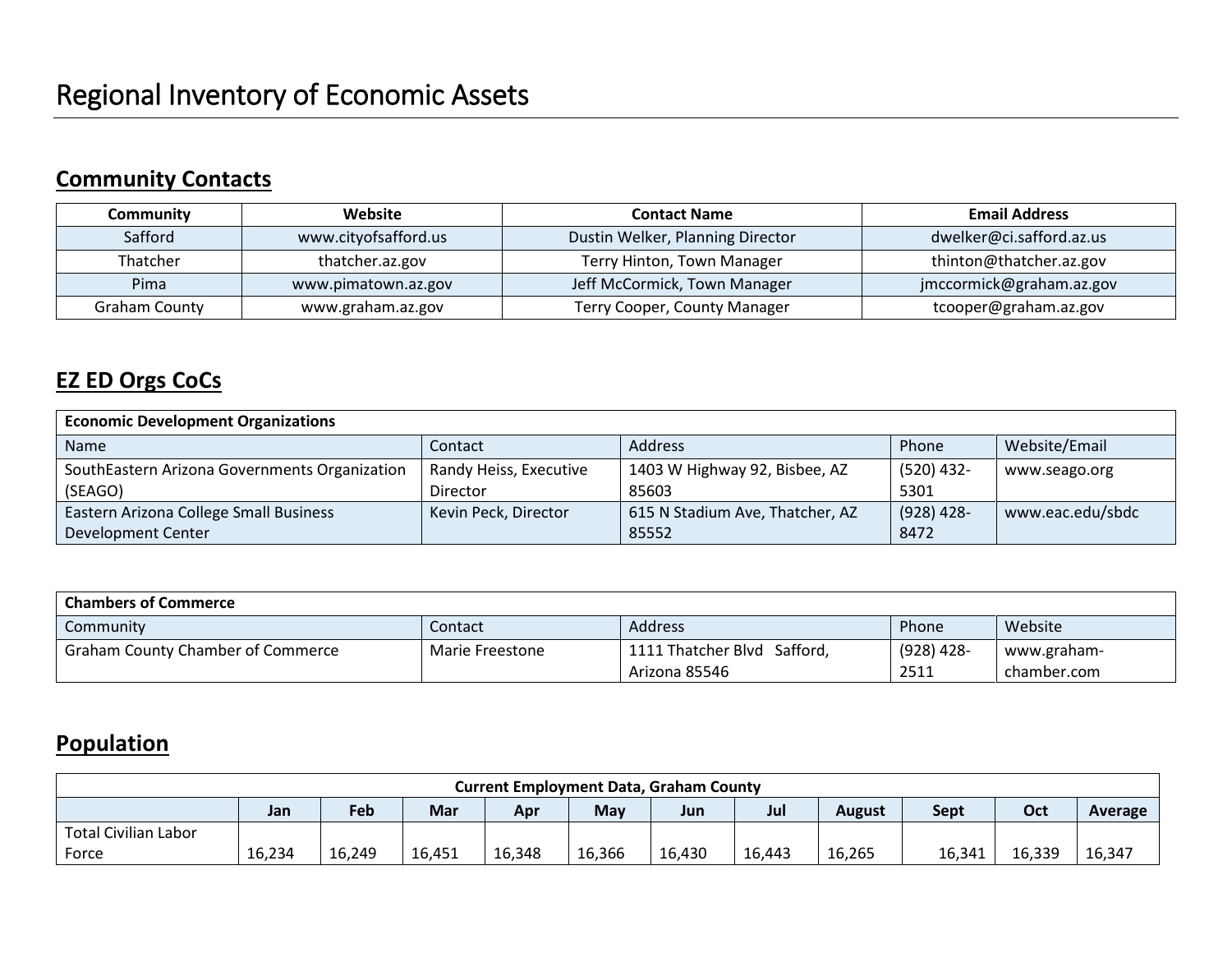| <b>Total Employment</b>   | 15,113  | 15,219 | 15,371 | 15,438 | 15,359  | 15,195 | 15,174 | 15,001 | 15,171  | 15,198 | 15,224 |
|---------------------------|---------|--------|--------|--------|---------|--------|--------|--------|---------|--------|--------|
| <b>Total Unemployment</b> | 1,121   | 1,030  | 1,080  | 910    | 1,007   | 1,235  | 1,269  | 1,264  | 1,170   | 1,141  | 1,123  |
| Unemployment Rate         | $6.9\%$ | 6.3%   | 6.6%   | 5.6%   | $6.2\%$ | 7.5%   | 7.7%   | 7.8%   | $7.2\%$ | 7.0%   | 6.9%   |

*Arizona Department of Employment and Population Statistics*

| <b>Historical Population and Employment</b> |         |          |       |                        |              |         |         |         |                |  |
|---------------------------------------------|---------|----------|-------|------------------------|--------------|---------|---------|---------|----------------|--|
| Population                                  |         |          |       |                        |              |         |         |         |                |  |
| Year                                        | Safford | Thatcher | Pima  | Swift Tail<br>Junction | <b>Bylas</b> | Peridot | Solomon | Central | Fort<br>Thomas |  |
| 2013                                        | 9,549   | 4,800    | 2,860 | 2,680                  | 1,488        | 1,144   | 500     | 394     | 258            |  |

| <b>Labor Force</b> |         |          |       |            |              |         |         |         |        |  |  |  |
|--------------------|---------|----------|-------|------------|--------------|---------|---------|---------|--------|--|--|--|
|                    |         |          |       | Swift Tail |              |         |         |         | Fort   |  |  |  |
| Year               | Safford | Thatcher | Pima  | Junction   | <b>Bylas</b> | Peridot | Solomon | Central | Thomas |  |  |  |
|                    |         |          |       |            |              |         |         |         |        |  |  |  |
| 2013               | 4,116   | 1,881    | 1,188 | 904        | 426          | 377     | 184     | 141     | 140    |  |  |  |

| Employment/Unemployment |         |          |       |            |              |         |         |         |        |  |  |
|-------------------------|---------|----------|-------|------------|--------------|---------|---------|---------|--------|--|--|
|                         |         |          |       | Swift Tail |              |         |         |         | Fort   |  |  |
|                         | Safford | Thatcher | Pima  | Junction   | <b>Bylas</b> | Peridot | Solomon | Central | Thomas |  |  |
|                         |         |          |       |            |              |         |         |         |        |  |  |
| Employment              | 3,580   | 1,696    | 1,032 | 705        | 286          | 365     | 172     | 123     | 140    |  |  |
|                         |         |          |       |            |              |         |         |         |        |  |  |
| Unemployment            | 525     | 185      | 156   | 199        | 140          | 12      | 12      | 18      | $-$    |  |  |

| Unemployment Rate |         |          |      |                   |              |         |         |         |        |
|-------------------|---------|----------|------|-------------------|--------------|---------|---------|---------|--------|
|                   |         |          |      | <b>Swift Tail</b> |              |         |         |         | Fort   |
| Year              | Safford | Thatcher | Pima | Junction          | <b>Bylas</b> | Peridot | Solomon | Central | Thomas |
| 2013              | 13%     | 10%      | 13%  | 22%               | 33%          | 3%      | 7%      | 13%     | 0%     |

*US Census Arizona Community Survey 5-year Estimates 2009-2013*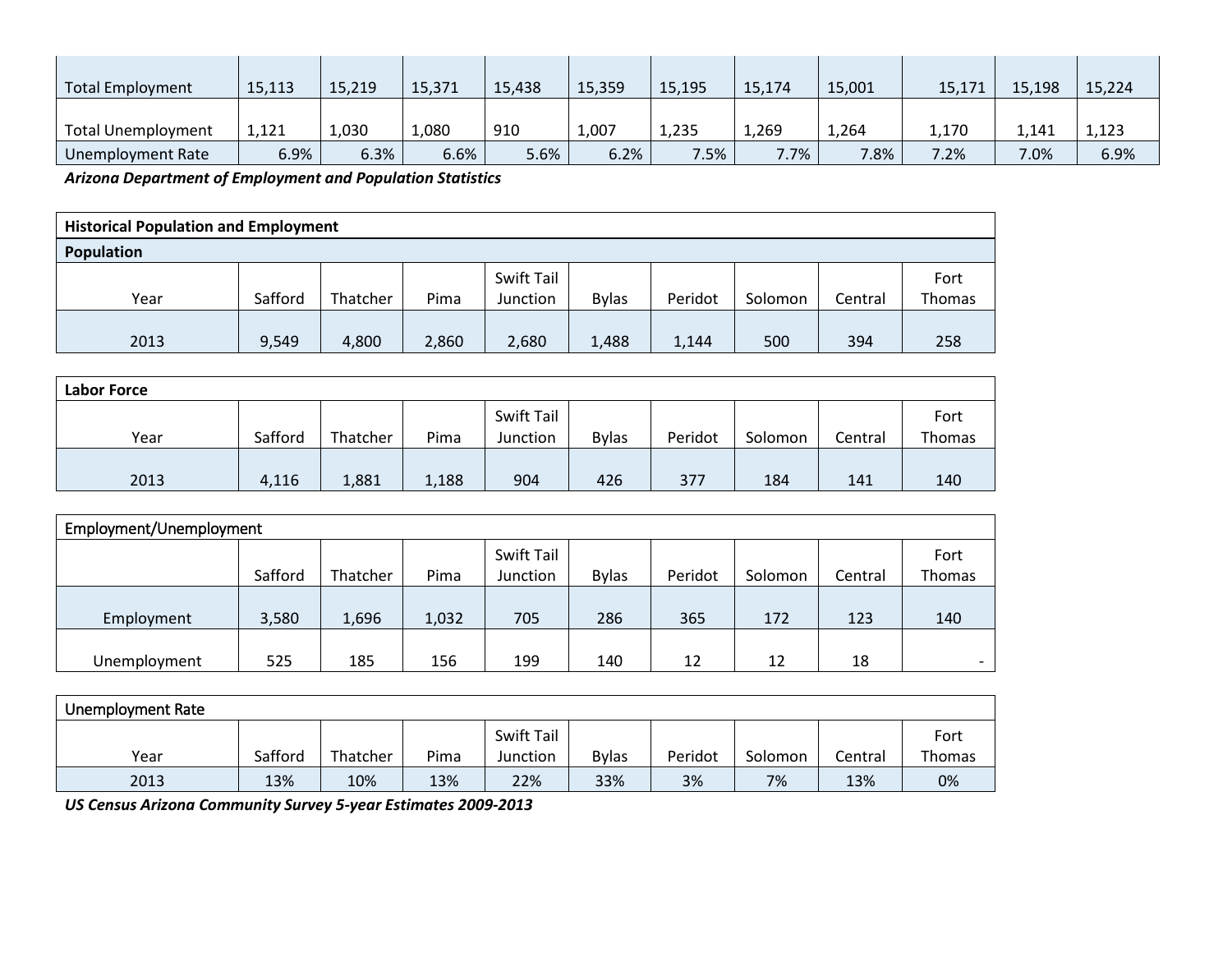## **Labor Force by Occupation**

| Labor Force by Occupation                                       |                |                 |       |                            |              |         |         |                          |               |  |  |  |
|-----------------------------------------------------------------|----------------|-----------------|-------|----------------------------|--------------|---------|---------|--------------------------|---------------|--|--|--|
|                                                                 |                |                 |       |                            |              |         |         |                          | Fort          |  |  |  |
|                                                                 | <b>Safford</b> | <b>Thatcher</b> | Pima  | <b>Swift Tail Junction</b> | <b>Bylas</b> | Peridot | Solomon | Central                  | <b>Thomas</b> |  |  |  |
| Civilian employed population 16 years<br>and over               | 3,580          | 1,696           | 1,032 | 705                        | 286          | 365     | 172     | 123                      | 140           |  |  |  |
|                                                                 |                |                 |       |                            |              |         |         |                          |               |  |  |  |
| Management, business, science, and<br>arts occupations          | 1,131          | 611             | 352   | 153                        | 69           | 132     | 13      | 65                       | 32            |  |  |  |
| Service occupations                                             | 773            | 360             | 186   | 146                        | 106          | 35      | 37      | 16                       | 38            |  |  |  |
| Sales and office occupations                                    | 812            | 324             | 210   | 99                         | 19           | 110     | 50      | 26                       | 31            |  |  |  |
| Natural resources, construction, and<br>maintenance occupations | 507            | 256             | 184   | 196                        | 27           | 34      | 53      | $\overline{\phantom{0}}$ | 20            |  |  |  |
| Production, transportation, and<br>material moving occupations  | 357            | 145             | 100   | 111                        | 65           | 54      | 19      | 16                       | 19            |  |  |  |

*US Census Arizona Community Survey 5-year Estimates 2009-2013*

# **Labor force by Industry**

| Labor Force by Industry                                   |                |                 |      |                                      |                          |                          |                          |                          |                       |  |  |  |
|-----------------------------------------------------------|----------------|-----------------|------|--------------------------------------|--------------------------|--------------------------|--------------------------|--------------------------|-----------------------|--|--|--|
|                                                           | <b>Safford</b> | <b>Thatcher</b> | Pima | <b>Swift Tail</b><br><b>Junction</b> | <b>Bylas</b>             | Peridot                  | Solomon                  | Central                  | Fort<br><b>Thomas</b> |  |  |  |
| Civilian employed population,<br>16 years and over        | 3,476          | 1,820           | 909  | 838                                  | 342                      | 38<br>$\mathbf{3}$       | 155                      | 115                      | 144                   |  |  |  |
| Agriculture, forestry, fishing<br>and hunting, and mining | 545            | 181             | 103  | 135                                  | 9                        | $\overline{\phantom{0}}$ | 12                       | $\overline{\phantom{a}}$ | 27                    |  |  |  |
| Construction                                              | 228            | 71              | 79   | 45                                   | 23                       | 3<br>$\mathbf 0$         | 20                       | 13                       | 19                    |  |  |  |
| Manufacturing                                             | 152            | 81              | 19   | $\overline{ }$                       | $\overline{\phantom{a}}$ | $\overline{\phantom{0}}$ | $\overline{\phantom{0}}$ | $\overline{\phantom{a}}$ |                       |  |  |  |
| Wholesale trade                                           | $\overline{7}$ | 24              | 8    | 11                                   | $\qquad \qquad$          | $\overline{\phantom{0}}$ | 14                       | $\overline{\phantom{0}}$ |                       |  |  |  |
| Retail trade                                              | 411            | 279             | 129  | 23                                   | 30                       | 3<br>3                   | 11                       | $\overline{\phantom{0}}$ | 10                    |  |  |  |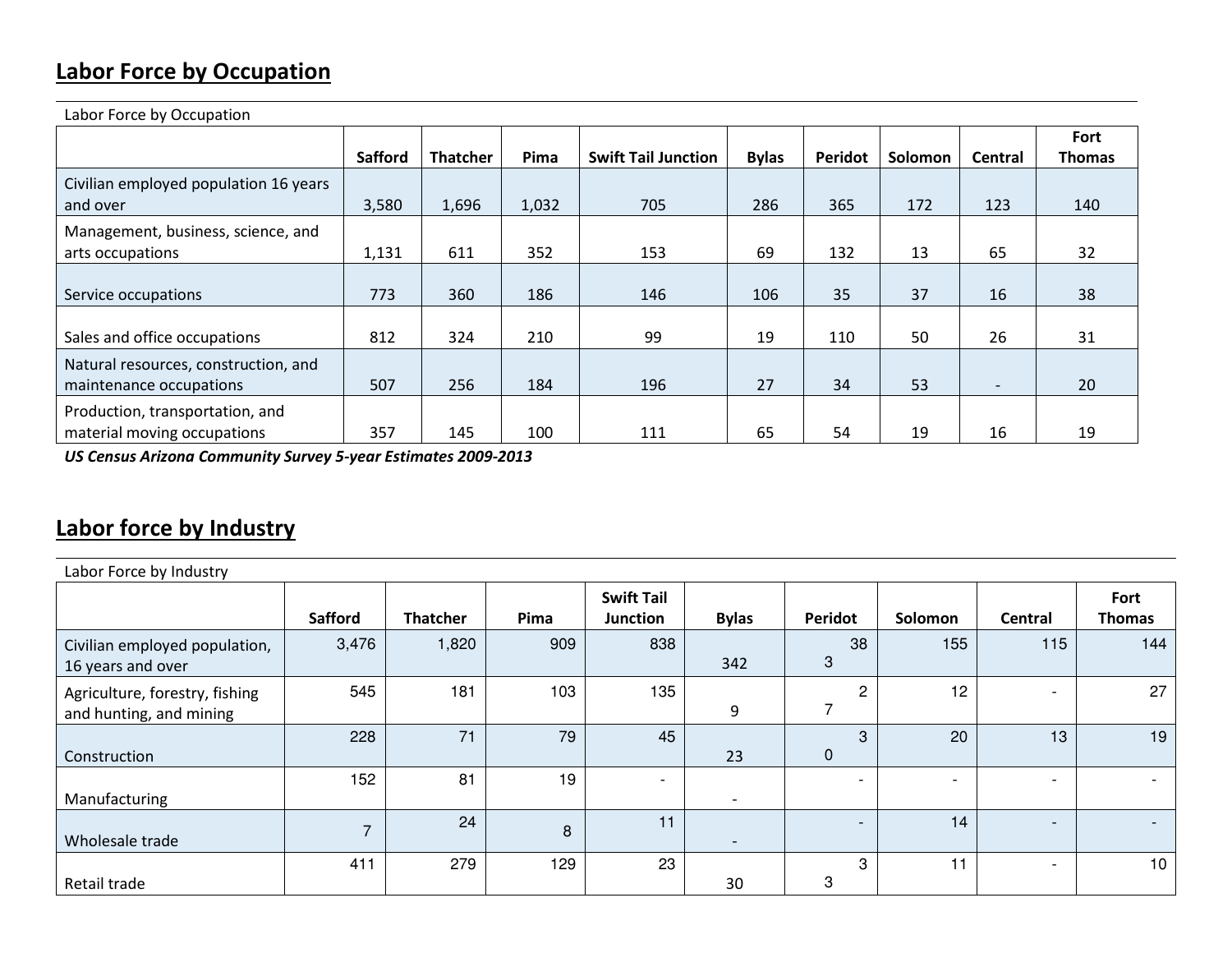| Transportation and<br>warehousing, and utilities                        | 87               | 28     | 28                          | 69                          | 18                       | $\mathbf 0$                     |                          | 13                           | $\bf 8$                  |
|-------------------------------------------------------------------------|------------------|--------|-----------------------------|-----------------------------|--------------------------|---------------------------------|--------------------------|------------------------------|--------------------------|
|                                                                         |                  |        |                             |                             |                          |                                 |                          |                              |                          |
| Information                                                             | $\boldsymbol{9}$ |        | 16                          | 56                          |                          |                                 |                          |                              | $\overline{\phantom{a}}$ |
| Finance and insurance, and                                              |                  |        |                             |                             |                          |                                 |                          |                              |                          |
| real estate and rental and                                              |                  |        |                             |                             |                          |                                 |                          |                              |                          |
| leasing                                                                 | 185              | 30     | 70                          | 30                          |                          | $\overline{\phantom{a}}$        | 18                       | 18                           | $\overline{\phantom{a}}$ |
| Professional, scientific, and                                           |                  |        |                             |                             |                          |                                 |                          |                              |                          |
| management, and                                                         |                  |        |                             |                             |                          |                                 |                          |                              |                          |
| administrative and waste                                                |                  |        |                             |                             |                          |                                 |                          |                              |                          |
| management services                                                     | 95               | 147    | 64                          | 85                          | 5                        | $\overline{\phantom{a}}$        | 13                       | $\overline{\phantom{a}}$     | 18                       |
| Educational services, and                                               | 923              | 646    | 166                         | 179                         |                          | 13                              | 29                       | 30                           | 62                       |
| health care and social                                                  |                  |        |                             |                             | 148                      | $\overline{9}$                  |                          |                              |                          |
| assistance                                                              |                  |        |                             |                             |                          |                                 |                          |                              |                          |
| Arts, entertainment, and                                                |                  |        |                             |                             |                          |                                 |                          |                              |                          |
| recreation, and                                                         | 326              | 184    | 98                          | 163                         |                          | $\overline{c}$<br>5             | 38                       |                              |                          |
| accommodation and food<br>services                                      |                  |        |                             |                             | 48                       |                                 |                          |                              |                          |
|                                                                         |                  |        |                             |                             |                          |                                 |                          |                              |                          |
| Other services, except public                                           | 82               | 20     | 68                          | 35                          |                          |                                 |                          | 41                           |                          |
| administration                                                          |                  |        |                             |                             | $\overline{\phantom{a}}$ |                                 |                          |                              |                          |
|                                                                         | 426              | 129    | 61                          | $\overline{7}$              |                          | 11                              | $\overline{\phantom{a}}$ | $\qquad \qquad \blacksquare$ |                          |
| Public administration                                                   |                  |        |                             |                             | 61                       | $\boldsymbol{9}$                | 155                      | 115                          | 144                      |
|                                                                         | $\Box$           | 1,820  | 909                         | 838                         | 342                      | 38<br>$\ensuremath{\mathsf{3}}$ |                          |                              |                          |
|                                                                         | $\Box$           | $\Box$ | $\mathcal{L}_{\mathcal{A}}$ | $\mathcal{L}_{\mathcal{A}}$ |                          | $\Box$                          | $\Box$                   | ப                            |                          |
|                                                                         |                  | П      | $\Box$                      | $\Box$                      |                          | $\Box$                          | $\Box$                   |                              |                          |
| <b>US Census Arizona Community Survey 5-year Estimates</b><br>2009-2013 |                  |        |                             |                             |                          |                                 |                          |                              |                          |

# **Age Distribution**

| Age Distribution |                |                 |      |                   |              |         |         |         |               |
|------------------|----------------|-----------------|------|-------------------|--------------|---------|---------|---------|---------------|
|                  |                |                 |      | <b>Swift Tail</b> |              |         |         |         | Fort          |
|                  | <b>Safford</b> | <b>Thatcher</b> | Pima | <b>Junction</b>   | <b>Bylas</b> | Peridot | Solomon | Central | <b>Thomas</b> |
| Under 5 years    | 821            | 517             | 437  | 151               | 132          | 172     | 38      |         | $\mathbf{0}$  |
| 5 to 9 years     | 759            | 460             | 204  | 230               | 79           | 83      | 75      |         | 0             |
| 10 to 14 years   | 764            | 349             | 199  | 198               | 76           | 74      | 39      | 38      | 27            |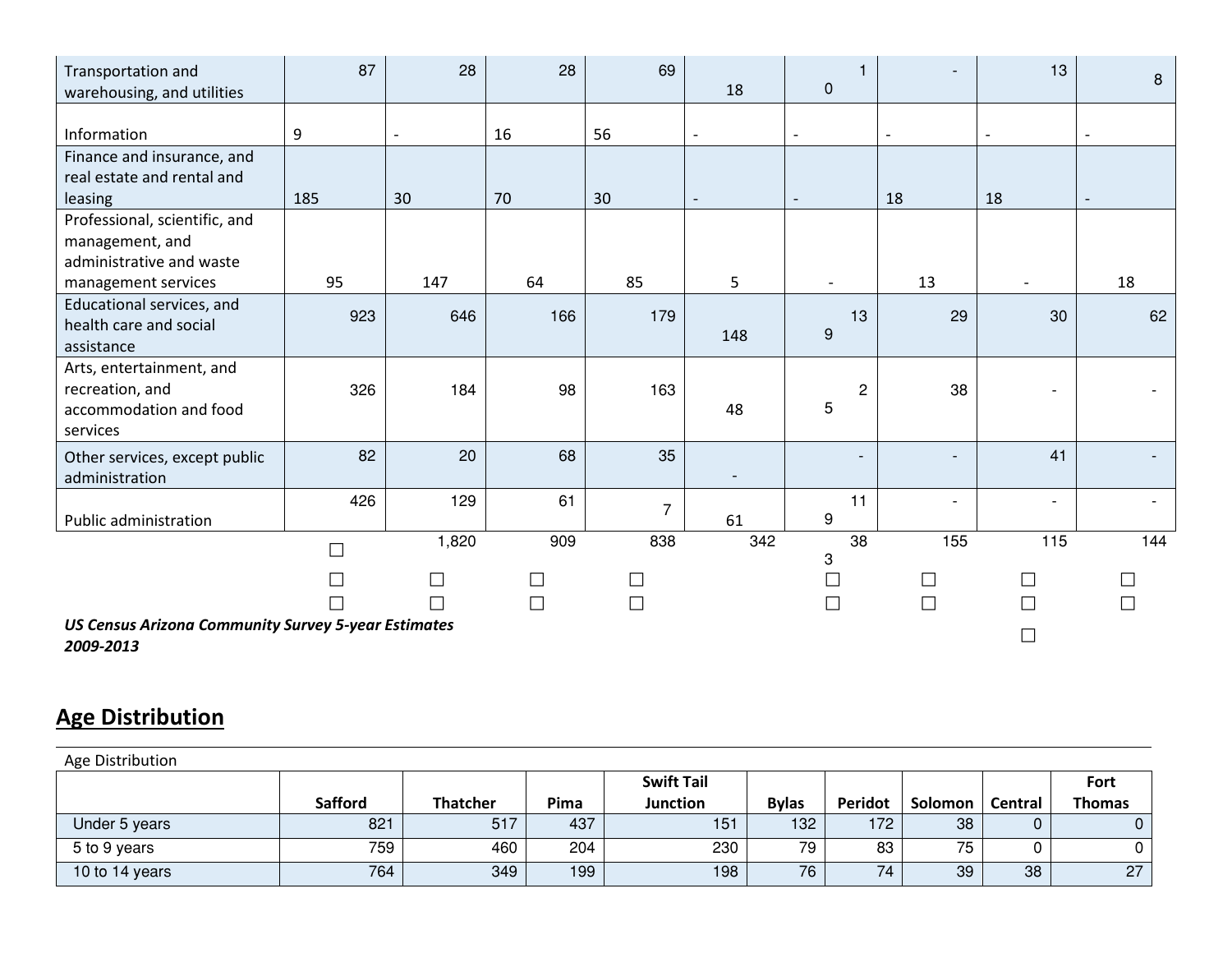| 15 to 19 years                                            | 713   | 668   | 231   | 137            | 264   | 75    | 34  | 35  | $\mathbf 0$    |
|-----------------------------------------------------------|-------|-------|-------|----------------|-------|-------|-----|-----|----------------|
| 20 to 24 years                                            | 633   | 509   | 241   | 183            | 100   | 67    | 24  | 26  | $\overline{0}$ |
| 25 to 34 years                                            | 1,120 | 540   | 468   | 422            | 191   | 176   | 125 |     | 19             |
| 35 to 44 years                                            | 1,082 | 336   | 275   | 597            | 178   | 98    | 53  | 32  | 55             |
| 45 to 54 years                                            | 1,078 | 351   | 235   | 379            | 214   | 153   | 34  | 95  | 48             |
| 55 to 59 years                                            | 580   | 326   | 113   | 223            | 82    | 101   | 9   | 71  | $\mathbf 0$    |
| 60 to 64 years                                            | 363   | 203   | 127   | 70             | 73    | 10    | 11  | 16  | 40             |
| 65 to 74 years                                            | 811   | 353   | 195   | 56             | 39    | 107   | 25  | 38  | 60             |
| 75 to 84 years                                            | 544   | 146   | 93    | 32             | 46    | 13    | 24  | 43  | 9              |
| 85 years and over                                         | 281   | 42    | 42    | $\overline{2}$ | 14    | 15    | 9   |     | $\mathbf 0$    |
| Total                                                     | 9,549 | 4,800 | 2,860 | 2,680          | 1,488 | 1,144 | 500 | 394 | 258            |
| US Census Arizona Community Survey 5-year Estimates 2009- |       |       |       |                |       |       |     |     |                |

*US Census Arizona Community Survey 5-year Estimates 2009-*

*2013*

## **Race and Ethnicity**

#### **Race Distribution**

|                               |                |                 |          |                            |              |          |              |          | <b>Fort</b>   |
|-------------------------------|----------------|-----------------|----------|----------------------------|--------------|----------|--------------|----------|---------------|
|                               | <b>Safford</b> | <b>Thatcher</b> | Pima     | <b>Swift Tail Junction</b> | <b>Bylas</b> | Peridot  | Solomon      | Central  | <b>Thomas</b> |
| White                         | 8,213          | 4,279           | 2,671    | 2,080                      |              | 0        | 341          | 394      | 205           |
| <b>Black</b>                  | 96             | 108             | 4        | 183                        |              | 0        | 2            |          |               |
| American Indian/Alaska Native | 89             | 172             | 3        | 71                         | 1,481        | .095     | 0            | $\Omega$ | 0             |
| Asian                         | 4              | 81              | 68       | 10                         |              | 0        | $\Omega$     |          | $\Omega$      |
| Pacific Islander              | 9              | 58              | $\Omega$ | 0                          | $\Omega$     | $\Omega$ | $\mathbf{0}$ | $\Omega$ | $\mathbf{0}$  |
| <b>Other Race</b>             | 807            | 47              | 26       | 256                        | 0            | 0        | 157          | $\Omega$ | $\Omega$      |
| <b>Multiple Race</b>          | 331            | 55              | 88       | 80                         | $\Omega$     | 49       | $\mathbf 0$  | $\Omega$ | 53            |
| Total                         | 9,549          | 4,800           | 2,860    | 2,680                      | 1,488        | 1,144    | 500          | 394      | 258           |

### **Total Hispanic Population**

|                                   |                |                 |      |                            |              |    |                   |         | Fort          |
|-----------------------------------|----------------|-----------------|------|----------------------------|--------------|----|-------------------|---------|---------------|
|                                   | <b>Safford</b> | <b>Thatcher</b> | Pima | <b>Swift Tail Junction</b> | <b>Bylas</b> |    | Peridot   Solomon | Central | <b>Thomas</b> |
|                                   |                |                 |      |                            |              |    |                   |         |               |
| Hispanic                          | 3,931          | 1,456           | 489  | 832                        |              | 20 | 399               |         | 39            |
| Hispanic as % of total population | 41%            | 30%             | 17%  | 31%                        | 0%           | 2% | 80%               | 0%      | 15%           |

*US Census Arizona Community Survey 5-year Estimates 2009-2013*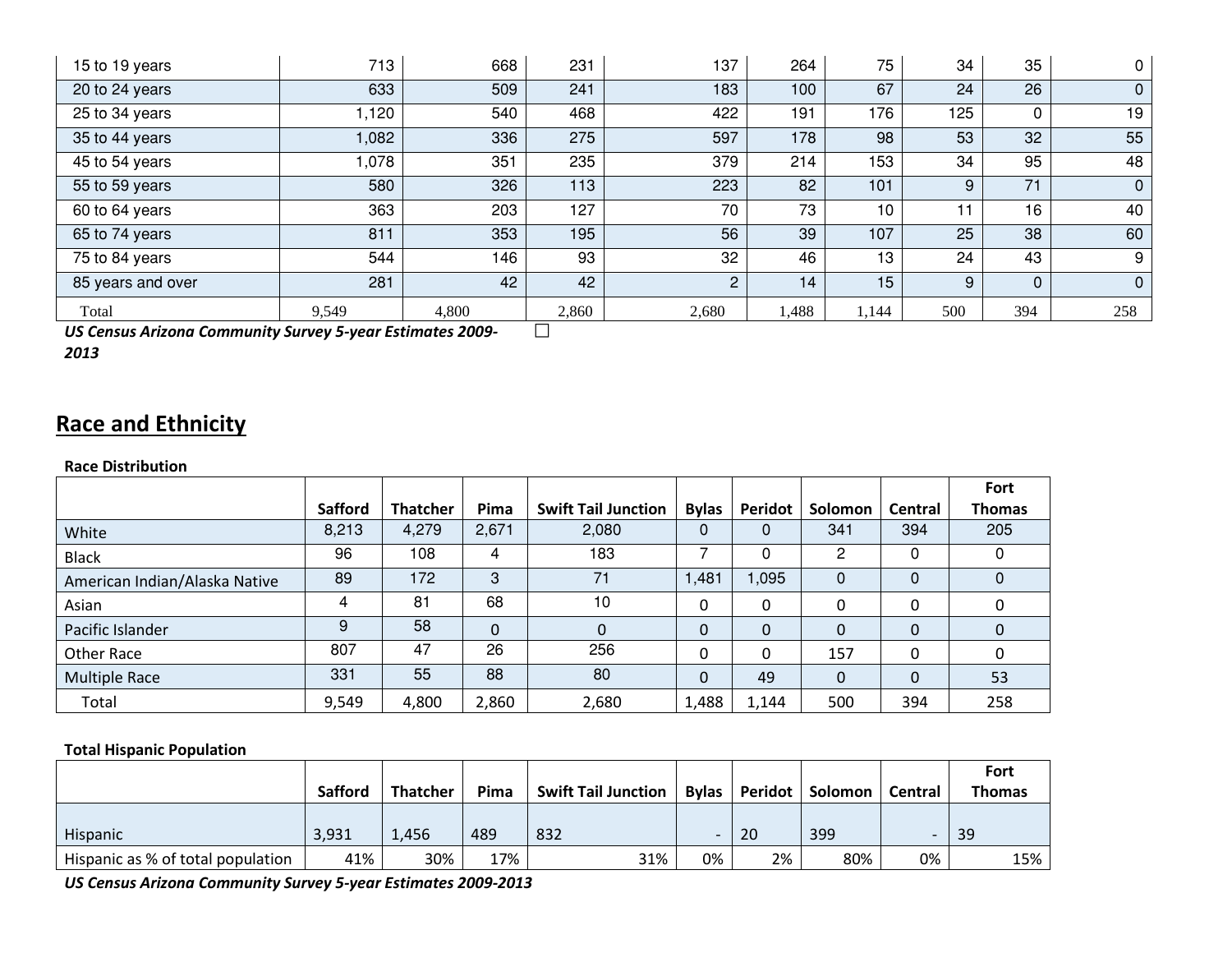## **Educational Attainment**

|                                           |                |                 |       | <b>Swift Tail</b> |              |                | Solomo |                | <b>Fort</b>   |
|-------------------------------------------|----------------|-----------------|-------|-------------------|--------------|----------------|--------|----------------|---------------|
|                                           | <b>Safford</b> | <b>Thatcher</b> | Pima  | <b>Junction</b>   | <b>Bylas</b> | <b>Peridot</b> | n      | <b>Central</b> | <b>Thomas</b> |
| Population 25 years and over              | 5,859          | 2,297           | 1,548 | 1,78              | 837          | 673            | 290    | 295            | 231           |
| Less than 9th grade                       | 4.9%           | 5.3%            | 4.0%  | 2.6%              | 5.9%         | 5.3%           | 2.1%   | 7.8%           | 0.0%          |
| 9th to 12th grade, no diploma             | 8.6%           | 3.7%            | 6.7%  | 4.4%              | 9.8%         | 11.3%          | 29.3%  | 4.7%           | 0.0%          |
| High school graduate (includes equivalenc | 31.4%          | 24.2%           | 28.0% | 41.1%             | 50.8%        | 44.1%          | 34.5%  | 38.3%          | 43.3%         |
| Some college, no degree                   | 35.6%          | 26.4%           | 29.0% | 40.9%             | 20.2%        | 16.6%          | 32.8%  | 14.6%          | 7.8%          |
| Associate's degree                        | 7.9%           | 12.0%           | 10.3% | 5.3%              | 9.2%         | 10.8%          | 0.0%   | 11.9%          | 22.9%         |
| Bachelor's degree                         | 8.1%           | 14.1%           | 15.9% | 2.5%              | $1.4\%$      | 4.9%           | 1.4%   | 17.3%          | 0.0%          |
| Graduate or professional degree           | 3.5%           | 14.5%           | 6.1%  | 3.1%              | 2.7%         | 6.8%           | 0.0%   | 5.4%           | 26.0%         |

Educational Attainment

*US Census Arizona Community Survey 5-year Estimates 2009-2013*

### **Income**

Household Income

|                        |                |                 |      | <b>Swift Tail</b> |              |             |          |          | Fort          |
|------------------------|----------------|-----------------|------|-------------------|--------------|-------------|----------|----------|---------------|
|                        | <b>Safford</b> | <b>Thatcher</b> | Pima | <b>Junction</b>   | <b>Bylas</b> | Peridot     | Solomon  | Central  | <b>Thomas</b> |
| Total households       | 3,424          | 1,290           | 876  | 608               | 385          | 229         | 147      | 180      | 113           |
| Less than \$10,000     | 445            | 71              | 56   | 51                | 126          | 78          | 12       | 0        | 0             |
| \$10,000 to \$14,999   | 224            | 56              | 44   | 53                | 22           | $\mathbf 0$ | $\Omega$ | $\Omega$ | 0             |
| \$15,000 to \$24,999   | 484            | 142             | 95   | 64                | 25           | 22          |          | 34       | 30            |
| \$25,000 to \$34,999   | 362            | 80              | 106  | 48                | 16           | 15          | 26       | 22       | 46            |
| \$35,000 to \$49,999   | 410            | 214             | 144  | 173               | 70           | 20          |          | 39       | 23            |
| \$50,000 to \$74,999   | 676            | 190             | 205  | 126               | 105          | 26          | 76       | 32       | 14            |
| \$75,000 to \$99,999   | 434            | 246             | 127  | 35                | 0            | 25          | 19       | 15       | 0             |
| \$100,000 to \$149,999 | 267            | 217             | 56   | 45                | 21           | 36          | $\Omega$ | 20       | $\Omega$      |
| \$150,000 to \$199,999 | 101            | 14              | 20   | 0                 | 0            | 7           | 0        | 18       | 0             |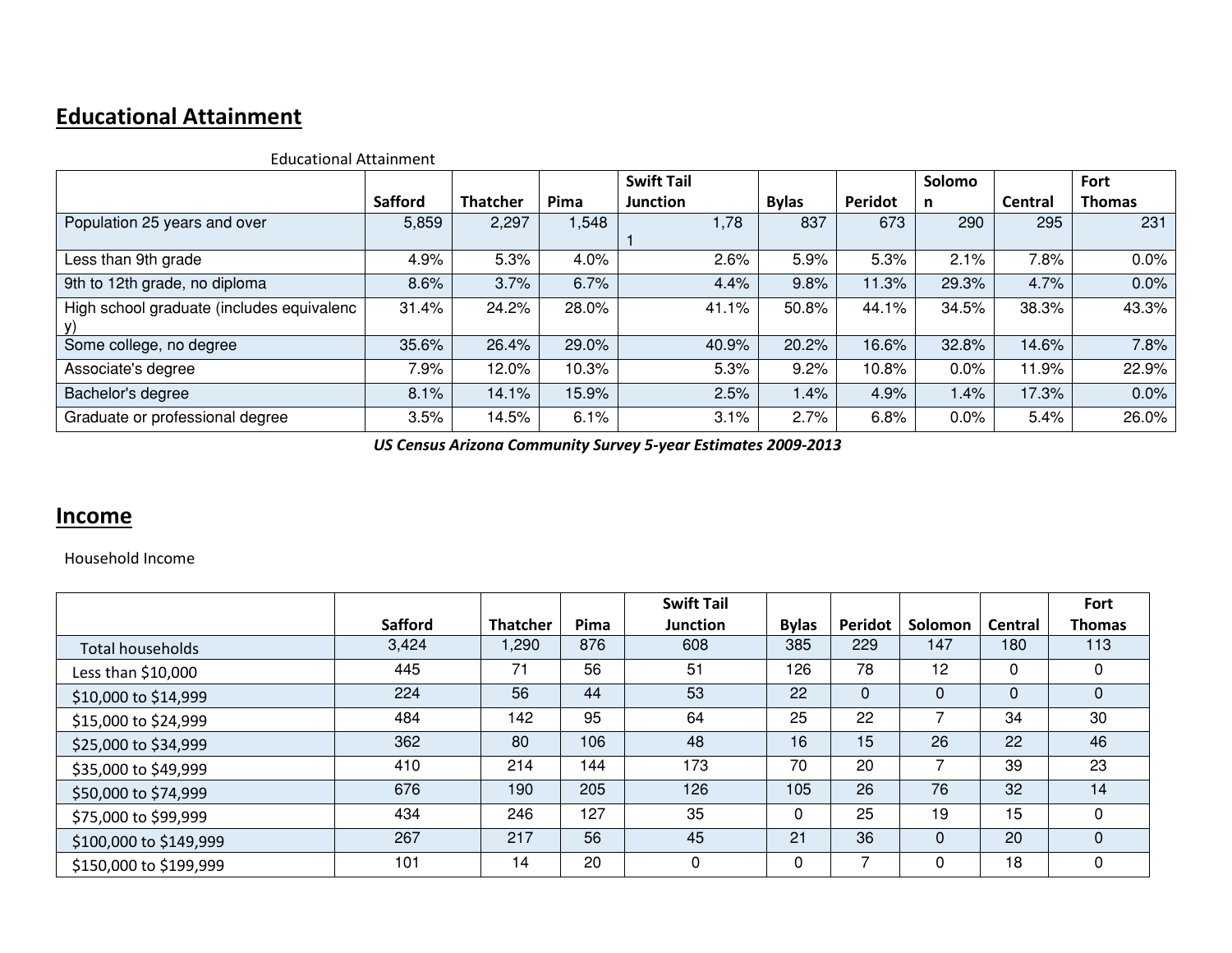| \$200,000 or more                 | _      | 60     | ററ<br>دت | ╵┙     |              |            |        |        |        |
|-----------------------------------|--------|--------|----------|--------|--------------|------------|--------|--------|--------|
| Median household income (dollars) | +1,920 | 62,578 | 49,239   | 45,121 | $135,41^{-}$ | 750<br>34. | 52,150 | 49,219 | 28,940 |
| Mean household income (dollars)   | 51,649 | 74,890 | 58,601   | 52,457 | 35,713       | 47,997     | 50,158 | 69,389 | 34,097 |

*US Census Arizona Community Survey 5-year Estimates 2009-2013*

# **Housing**

| <b>Housing Units</b> |                |                 |             |                   |              |                |          |                |               |  |  |  |  |
|----------------------|----------------|-----------------|-------------|-------------------|--------------|----------------|----------|----------------|---------------|--|--|--|--|
|                      |                |                 |             | <b>Swift Tail</b> |              |                |          |                | Fort          |  |  |  |  |
|                      | <b>Safford</b> | <b>Thatcher</b> | Pima        | <b>Junction</b>   | <b>Bylas</b> | <b>Peridot</b> | Solomon  | <b>Central</b> | <b>Thomas</b> |  |  |  |  |
| Total housing units  | 3,918          | 1,620           | 1,033       | 725               | 462          | 288            | 179      | 196            | 152           |  |  |  |  |
| 1-unit, detached     | 2,838          | 1,047           | 686         | 314               | 388          | 212            | 126      | 196            | 50            |  |  |  |  |
| 1-unit, attached     | 8              | 18              | $\mathbf 0$ | 18                | 11           | 0              | 3        | 0              | $\mathbf 0$   |  |  |  |  |
| 2 units              | 131            | 69              | 24          | 7                 | 0            | 0              | $\Omega$ | 0              | $\Omega$      |  |  |  |  |
| 3 or 4 units         | 223            | 78              | 18          | 26                | $\Omega$     | $\mathbf{0}$   | $\Omega$ | 0              | $\mathbf 0$   |  |  |  |  |
| 5 to 9 units         | 20             | 82              | 10          | 0                 | 0            | 0              | $\Omega$ | 0              | 0             |  |  |  |  |
| 10 to 19 units       | 42             | $\Omega$        | 0           | $\Omega$          | $\Omega$     | 0              | $\Omega$ | 0              | $\Omega$      |  |  |  |  |
| 20 or more units     | 153            | 43              | 0           | 0                 | $\Omega$     | 0              | $\Omega$ | 0              | $\Omega$      |  |  |  |  |
| Mobile home          | 459            | 283             | 295         | 360               | 63           | 67             | 50       | 0              | 93            |  |  |  |  |
| Boat, RV, van, etc.  | 44             | 0               | 0           | 0                 | 0            | 9              | $\Omega$ | 0              | 9             |  |  |  |  |

| <b>Year Structure Built</b> |                |                 |      |                   |              |                |                |                |               |
|-----------------------------|----------------|-----------------|------|-------------------|--------------|----------------|----------------|----------------|---------------|
|                             |                |                 |      | <b>Swift Tail</b> |              |                |                |                | Fort          |
|                             | <b>Safford</b> | <b>Thatcher</b> | Pima | <b>Junction</b>   | <b>Bylas</b> | <b>Peridot</b> | <b>Solomon</b> | <b>Central</b> | <b>Thomas</b> |
| Built 2010 to 2013          | 98             | 22              | 4    | 0                 | 4            | 27             | 0              | 0              | 0             |
| Built 2000 to 2009          | 310            | 315             | 172  | 133               |              | 0              | 19             | 47             | 8             |
| Built 1990 to 1999          | 712            | 224             | 148  | 235               | 113          | 39             | 9              | 38             | 77            |
| Built 1980 to 1989          | 494            | 210             | 121  | 127               | 100          | 77             | 55             | 39             | 20            |
| Built 1970 to 1979          | 643            | 368             | 199  | 121               | 64           | 45             |                | $\Omega$       | 47            |
| Built 1960 to 1969          | 326            | 234             | 128  | 77                | 27           | 66             | 29             | $\Omega$       | 0             |
| Built 1950 to 1959          | 435            | 98              | 74   | 32                | 26           | 24             | 14             | 38             | 0             |
| Built 1940 to 1949          | 391            | 58              | 33   | 0                 | 76           | 0              | 26             | $\Omega$       | 0             |
| Built 1939 or earlier       | 584            | 91              | 154  | $\Omega$          | 45           | 10             | 20             | 34             | 0             |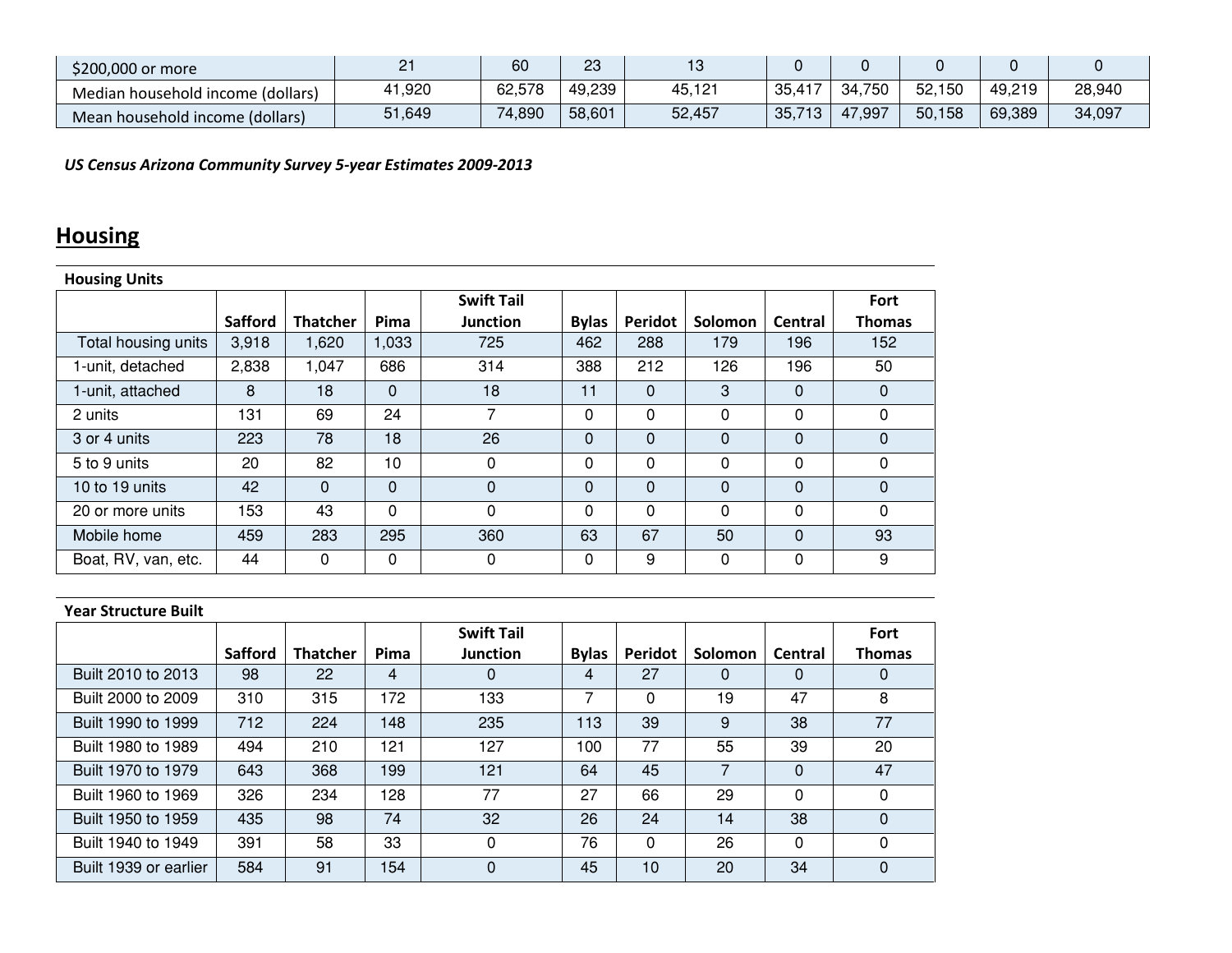| <b>Rooms in Home</b> |                |                 |      |                   |              |              |              |         |               |
|----------------------|----------------|-----------------|------|-------------------|--------------|--------------|--------------|---------|---------------|
|                      |                |                 |      | <b>Swift Tail</b> |              |              |              |         | Fort          |
|                      | <b>Safford</b> | <b>Thatcher</b> | Pima | <b>Junction</b>   | <b>Bylas</b> | Peridot      | Solomon      | Central | <b>Thomas</b> |
| 1 room               | 90             | 18              | 10   | 26                | 32           | 9            | 0            | 0       | 0             |
| 2 rooms              | 255            | 5               | 14   | 36                | 49           | 20           | $\mathbf{0}$ | 0       | 8             |
| 3 rooms              | 370            | 162             | 54   | 79                | 82           | 10           | 23           | 23      | 0             |
| 4 rooms              | 657            | 316             | 196  | 227               | 18           | 25           | 32           | 34      | 84            |
| 5 rooms              | 874            | 207             | 236  | 162               | 105          | 172          | 56           | 23      | 24            |
| 6 rooms              | 724            | 301             | 201  | 107               | 64           | 32           | 33           | 38      | 36            |
| 7 rooms              | 411            | 281             | 127  | 16                | 12           | 13           | 21           | 50      | $\mathbf 0$   |
| 8 rooms              | 227            | 103             | 92   | 42                | 0            | $\mathbf{0}$ | 14           | 0       | 0             |
| 9 rooms or more      | 310            | 227             | 103  | 30                | $\Omega$     | 7            | $\Omega$     | 28      | $\mathbf 0$   |
| Median rooms         | 5.2            | 5.8             | 5.5  | 4.5               | 4.1          | 5            | 5.1          | 6       | 4.3           |

*US Census Arizona Community Survey 5-year Estimates 2009-2013*

### **Commute**

| <b>Commuting to Work</b>                  |                |                 |       |                   |              |         |         |                |               |  |  |  |  |
|-------------------------------------------|----------------|-----------------|-------|-------------------|--------------|---------|---------|----------------|---------------|--|--|--|--|
|                                           |                |                 |       | <b>Swift Tail</b> |              |         |         |                | Fort          |  |  |  |  |
|                                           | <b>Safford</b> | <b>Thatcher</b> | Pima  | Junction          | <b>Bylas</b> | Peridot | Solomon | <b>Central</b> | <b>Thomas</b> |  |  |  |  |
| Workers 16 years and over                 | 3,522          | 1,688           | 1,018 | 664               | 286          | 327     | 172     | 123            | 140           |  |  |  |  |
| Car, truck, or van -- drove alone         | 2,343          | 1,376           | 834   | 557               | 228          | 303     | 126     | 107            | 122           |  |  |  |  |
| Car, truck, or van -- carpooled           | 674            | 115             | 110   | 73                | 34           | 24      | 27      |                |               |  |  |  |  |
| Public transportation (excluding taxicab) | 13             | 8               |       |                   | 24           |         |         |                |               |  |  |  |  |
| Walked                                    | 319            | 106             | 35    |                   |              |         | 19      |                | 18            |  |  |  |  |
| Other means                               | 62             | 18              |       |                   |              | ∩       | 0       |                |               |  |  |  |  |
| Worked at home                            | 111            | 65              | 38    | 34                |              |         | 0       | 16             | 0             |  |  |  |  |

**Travel Time to Work**

|                                    |                |                 |      | <b>Swift Tail</b> |              |         |                   |         | Fort   |
|------------------------------------|----------------|-----------------|------|-------------------|--------------|---------|-------------------|---------|--------|
|                                    | <b>Safford</b> | <b>Thatcher</b> | Pima | Junction          | <b>Bylas</b> | Peridot | Solomon           | Central | Thomas |
| Mean travel time to work (minutes) | 16             | 15.7            | 22.4 | 25.4              | 18.9         | 24.3    | つ1<br><b>41.I</b> | 10      | 32     |

*US Census Arizona Community Survey 5-year Estimates 2009-2013*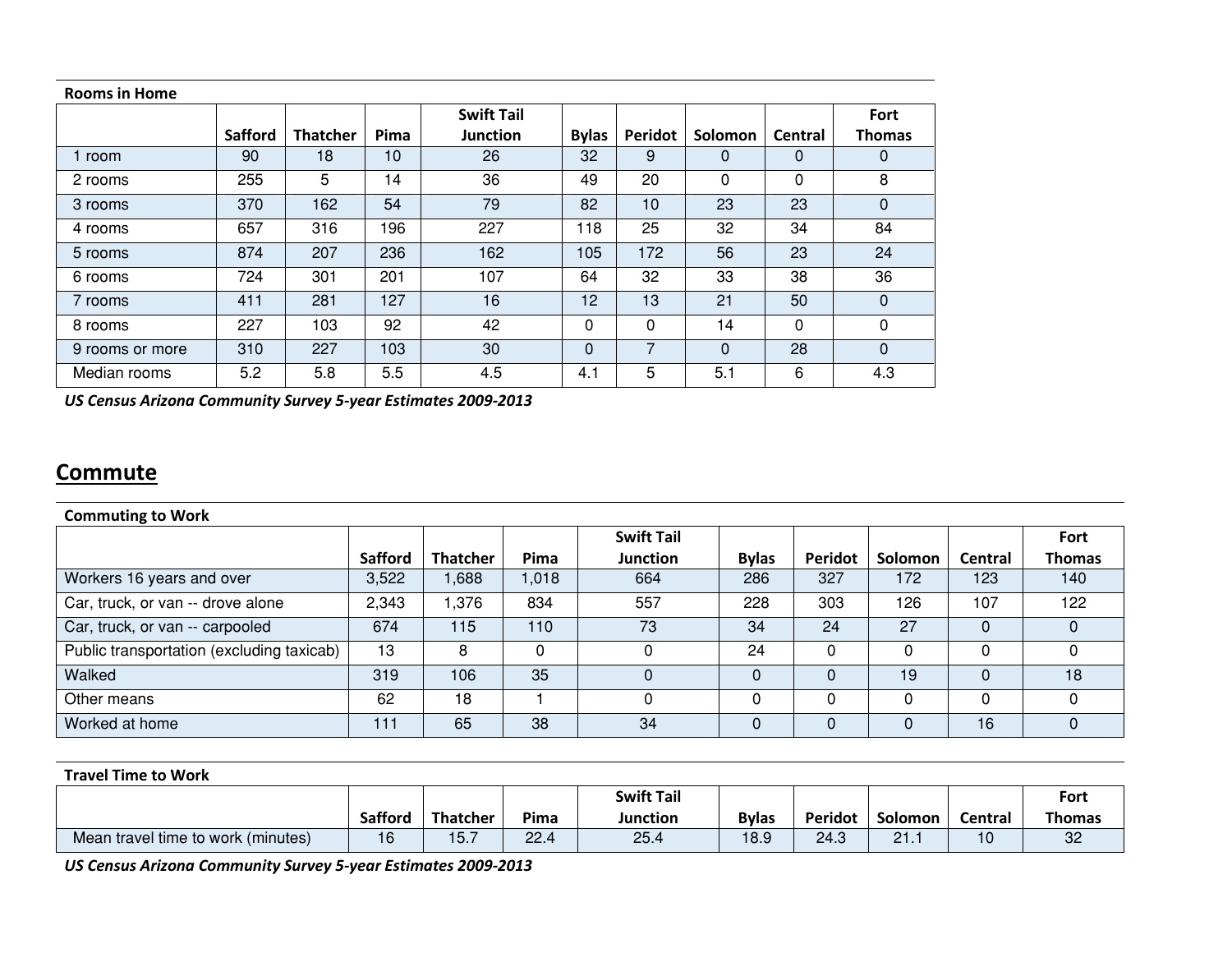# **Employers**

| <b>Major Employers</b>                  | <b>Web Site</b>                                    |  |
|-----------------------------------------|----------------------------------------------------|--|
| Arizona State Savings & Credit Union    | www.azstcu.org                                     |  |
| Arizona Department of Corrections       | www.azcorrections.gov                              |  |
| <b>Bulk Transportation</b>              | www.bulk-dti.com                                   |  |
| Eastern Arizona College                 | www.eac.edu                                        |  |
| <b>Empire Southwest</b>                 | www.empire-cat.com                                 |  |
| <b>Graham County</b>                    | www.graham.az.gov                                  |  |
| Kempton Chevrolet                       | www.kemptonauto.com                                |  |
| Mt. Graham Regional Medical Center      | www.mtgraham.org                                   |  |
| Freeport-McMoRan Copper & Gold, Inc     | www.freeport-mcmoran.jobs                          |  |
| <b>Pima Unified School District</b>     | www.pimaschools.org                                |  |
| <b>Safford Unified School District</b>  | www.saffordusd.k12.az.us                           |  |
| <b>Thatcher Unified School District</b> | www.thatcherud.k12.az.us                           |  |
| <b>ADOT</b>                             | www.azdot.gov/business/district-contacts/safford   |  |
| NatureSweet                             | www.naturesweet.com/                               |  |
| City of Safford                         | www.cityofsafford.us/                              |  |
| <b>BLM</b>                              | www.blm.gov/az/st/en/fo/safford_field_office.html  |  |
| <b>National Forest Service</b>          | www.fs.usda.gov/coronado                           |  |
| Open Loop Energy                        | www.openloop.net/                                  |  |
| Haralson Tire Co.                       | www.haralsontire.com/contactus.htm                 |  |
| <b>DRG Technologies</b>                 | www.drgtech.com/                                   |  |
| <b>Wal Mart</b>                         | www.walmart.com/store/1149                         |  |
| Home Depot                              | www.homedepot.com/l/Thatcher/AZ/Thatcher/85552/445 |  |
| Safeway                                 | http://local.safeway.com/az/thatcher-2648.html     |  |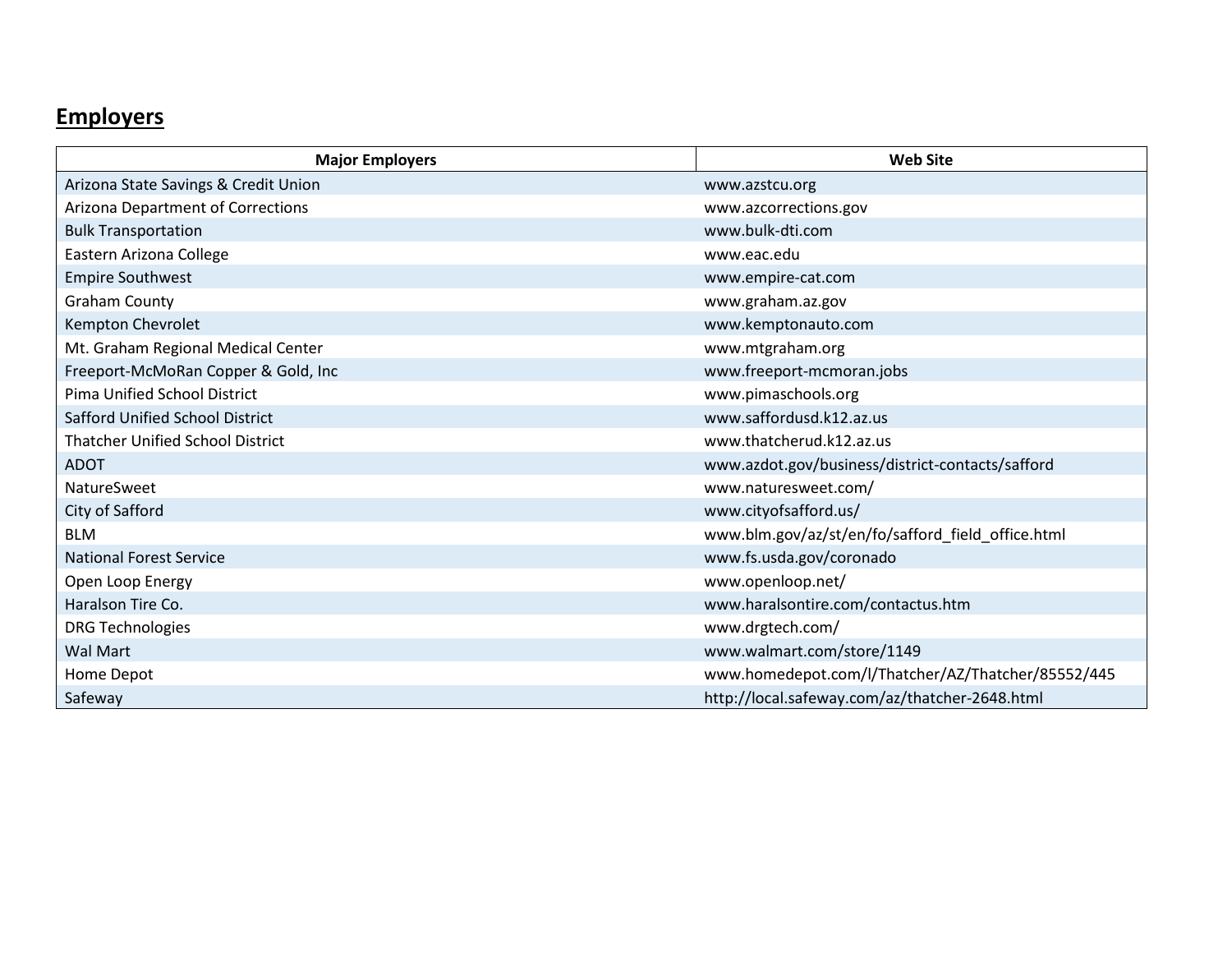## **Public Schools**

**Public Schools**

|                 | <b>District</b>                                        | <b>Name of School</b>                                          | <b>Address</b>                                           | <b>Enrollment</b>        | Grade<br>Level   |
|-----------------|--------------------------------------------------------|----------------------------------------------------------------|----------------------------------------------------------|--------------------------|------------------|
|                 |                                                        | Dorothy Stinson School                                         | 2013 S. 8th Avenue,<br>Safford, AZ 85546                 | 715                      | $K-6$            |
|                 |                                                        | Lafe Nelson School                                             | 110 S 10th Ave<br>Safford, AZ 85546                      | 540                      | $K-6$            |
| <b>Safford</b>  | <b>Safford Unified School District</b>                 | Mt Graham High School                                          | 300 W Discovery<br>Park Blvd. Safford,<br>AZ 85546       | 119                      | $9 - 12$         |
|                 |                                                        | Ruth Powell Elementary School                                  | 1041 S. 14th Avenue<br>Safford, AZ 85546                 | 550                      | $K-6$            |
|                 |                                                        | Safford High School                                            | 1400 W. 11th Street<br>Safford, AZ 85546                 | 823                      | $9 - 12$         |
|                 |                                                        | Safford Middle School                                          | 698 W 11th St<br>Safford, AZ 85546                       | 500                      | $7 - 8$          |
|                 |                                                        |                                                                |                                                          |                          |                  |
|                 |                                                        |                                                                |                                                          |                          | Grade            |
|                 | <b>District</b>                                        | <b>Name of School</b>                                          | <b>Address</b><br><b>Box 610</b>                         | <b>Enrollment</b>        | Level            |
|                 |                                                        | Jack Daley Primary School<br><b>Thatcher Elementary School</b> | Thatcher, AZ 85552<br>1350 4th Ave<br>Thatcher, AZ 85552 | 438<br>378               | $K-3$<br>$3 - 6$ |
| <b>Thatcher</b> | <b>Thatcher Unified School District</b>                | <b>Thatcher High School</b>                                    | 601 N 3rd Ave<br>Thatcher, AZ 85552                      | 414                      | $9 - 12$         |
|                 |                                                        | <b>Thatcher Middle School</b>                                  | 1300 N 4th Avenue<br>Thatcher, AZ 85552                  | 348                      | $6-8$            |
|                 |                                                        |                                                                |                                                          |                          | Grade            |
| Pima            | <b>District</b><br><b>Pima Unified School District</b> | <b>Name of School</b><br>Pima Elementary School                | <b>Address</b><br><b>Box 429</b><br>Pima, AZ 85543       | <b>Enrollment</b><br>402 | Level<br>$K-6$   |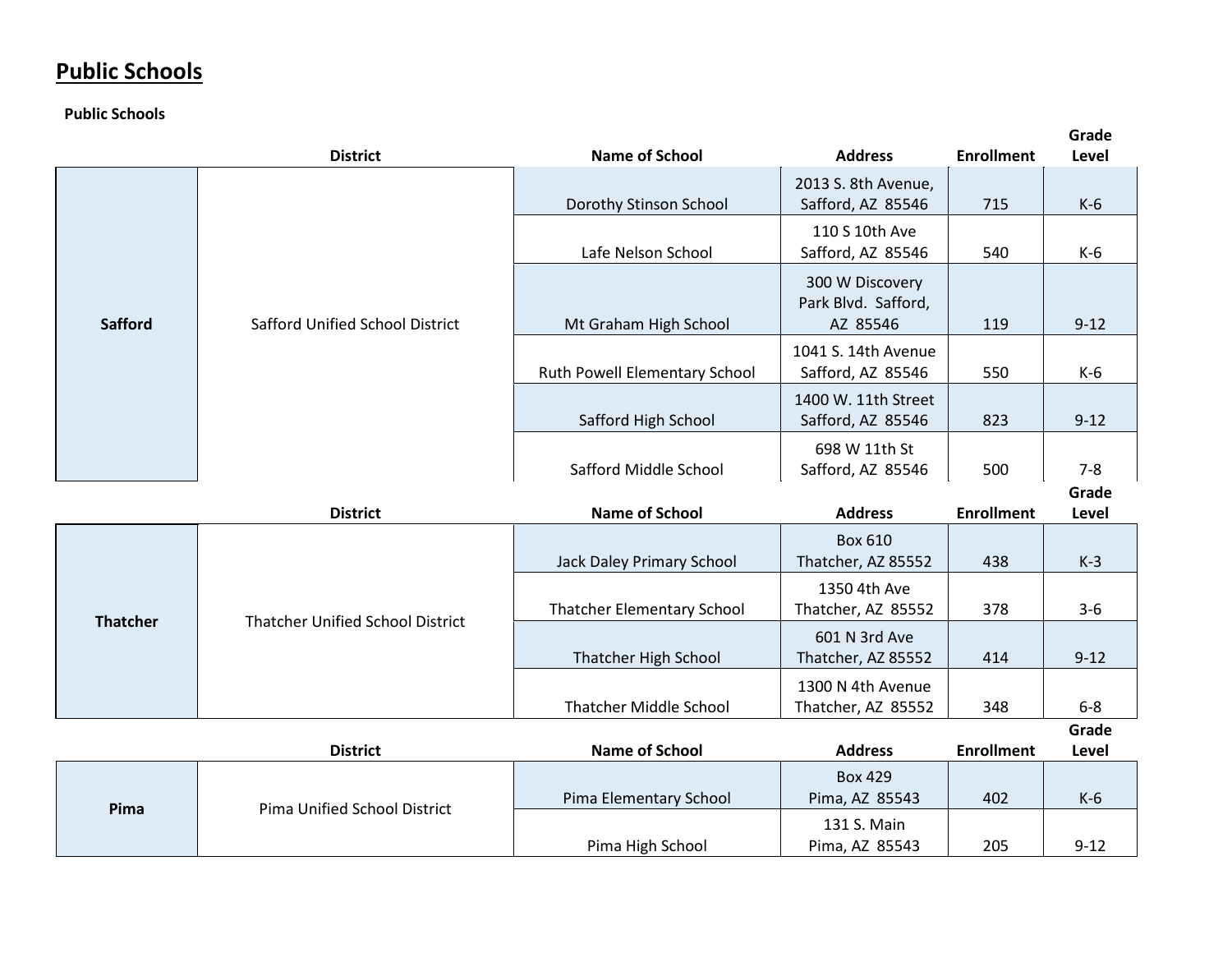|                    |                                       | Pima Junior High School         | 192 E. 200 S.<br>Pima, AZ 85543        | 147               | $7 - 8$  |
|--------------------|---------------------------------------|---------------------------------|----------------------------------------|-------------------|----------|
|                    |                                       |                                 | 146 E. 4th Street                      |                   |          |
|                    | <b>Graham County Special Services</b> | Dan Hinton Accommodation School | Pima, AZ 85543                         | 106               | $K-12$   |
|                    |                                       |                                 |                                        |                   | Grade    |
|                    | <b>District</b>                       | <b>Name of School</b>           | <b>Address</b>                         | <b>Enrollment</b> | Level    |
| Solomon            |                                       |                                 | 2250 S Stevens Ave                     |                   |          |
|                    | Solomon Elementary District           | Solomon Elementary School       | Solomon, AZ 85551                      | 201               | $K-8$    |
|                    |                                       |                                 |                                        |                   | Grade    |
|                    | <b>District</b>                       | <b>Name of School</b>           | <b>Address</b>                         | <b>Enrollment</b> | Level    |
|                    |                                       |                                 |                                        |                   |          |
|                    |                                       |                                 |                                        |                   |          |
|                    |                                       |                                 | 15560 W Elementary<br>School Road Fort |                   |          |
| <b>Fort Thomas</b> | Fort Thomas Unified School District   | Fort Thomas Elementary School   | Thomas, AZ 85536                       | 318               | $K-6$    |
|                    |                                       |                                 | Highway 70 Fort                        |                   |          |
|                    |                                       | Fort Thomas High School         | Thomas, AZ 85536                       | 203               | $7 - 12$ |
|                    |                                       |                                 |                                        |                   | Grade    |
|                    | <b>District</b>                       | <b>Name of School</b>           | <b>Address</b>                         | <b>Enrollment</b> | Level    |
|                    |                                       |                                 | 18008 S Ft Grant                       |                   |          |
| <b>Bonita</b>      | <b>Bonita Elementary District</b>     | <b>Bonita Elementary School</b> | Road, Willcox, AZ                      | 100               | $K-8$    |

*Arizona Department of Education*

## **Private and Charter Schools**

#### **Private and Charter Schools**

|                    |                                   |                                   |                 |                   | Grade    |
|--------------------|-----------------------------------|-----------------------------------|-----------------|-------------------|----------|
|                    | <b>Charter Holder</b>             | <b>Name of School</b>             | <b>Address</b>  | <b>Enrollment</b> | Level    |
|                    |                                   |                                   | 201 E. Main St  |                   |          |
|                    |                                   |                                   | Safford, AZ     |                   |          |
| <b>Safford</b>     | <b>Triumphant Learning Center</b> | <b>Triumphant Learning Center</b> | 85546           | 101               | $K-8$    |
|                    |                                   |                                   | 852 W 250 North |                   |          |
| Pima               | Discover Plus Academy             | Discover Plus Academy             | Pima, AZ 85543  | 115               | $K-5$    |
|                    |                                   |                                   | Highway 70 Fort |                   |          |
|                    |                                   |                                   | Thomas, AZ      |                   |          |
| <b>Fort Thomas</b> | Mt. Turnbull Academy              | Mt. Turnbull Academy              | 85536           | 25                | $9 - 12$ |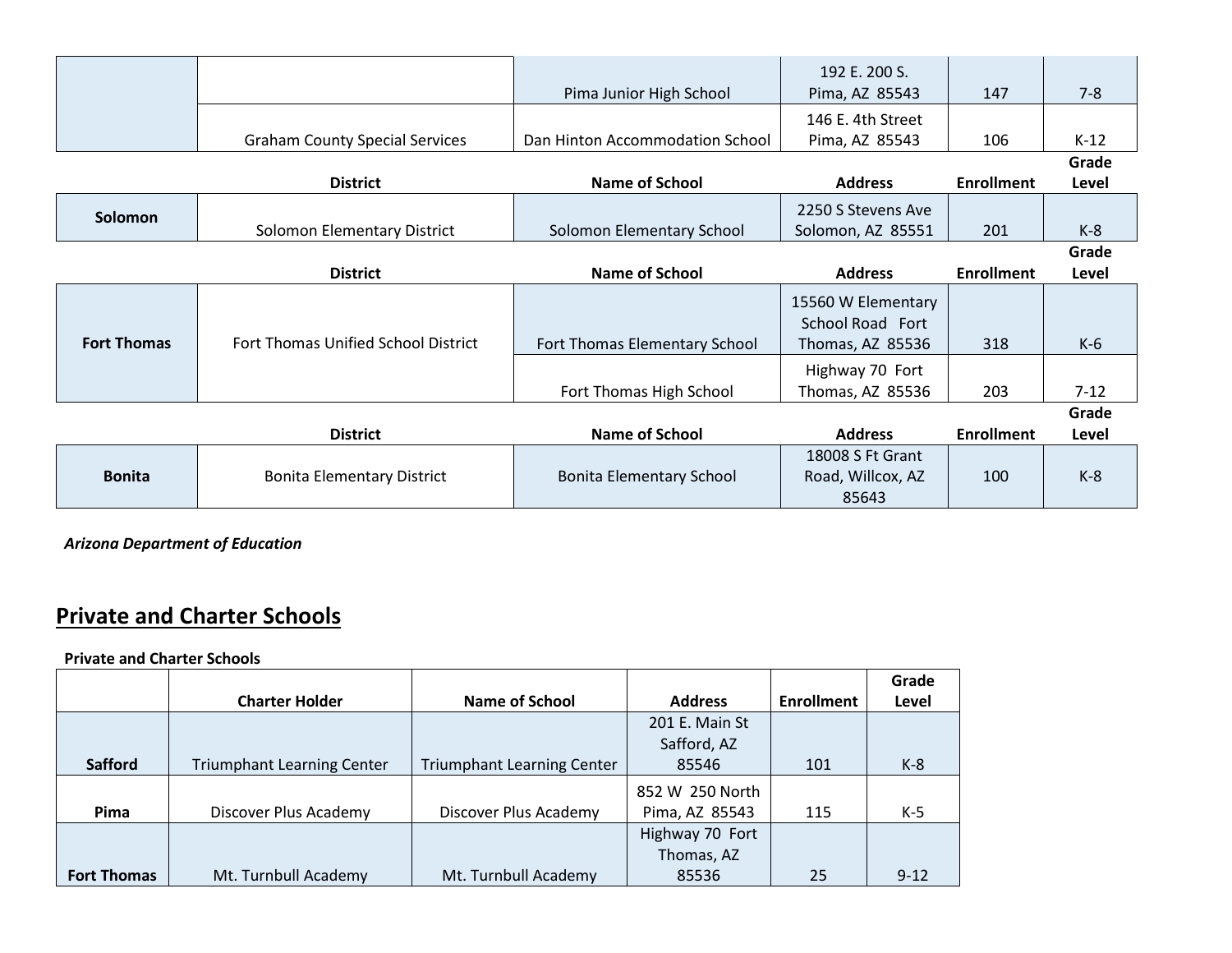## **Vocational Schools**

#### **Vocational Schools**

| The Gila Valley Institute for Technology (GIFT) is a joint technical and educational<br>district operating out of local schools and offering training and experience in<br>technical fields. The contact number for all GIFT programs is (928) 348-3393. |                             |                     |                     |  |
|----------------------------------------------------------------------------------------------------------------------------------------------------------------------------------------------------------------------------------------------------------|-----------------------------|---------------------|---------------------|--|
| Community                                                                                                                                                                                                                                                | <b>Name of Host School</b>  | <b>Contact</b>      | <b>Phone Number</b> |  |
|                                                                                                                                                                                                                                                          |                             |                     | (928)348-7050       |  |
| <b>Safford</b>                                                                                                                                                                                                                                           | Mt Graham High School       | John Nicholas       | X6711               |  |
|                                                                                                                                                                                                                                                          |                             |                     | (928)348-7050       |  |
| <b>Safford</b>                                                                                                                                                                                                                                           | Safford High School         | <b>Marie Rios</b>   | X5302               |  |
| <b>Thatcher</b>                                                                                                                                                                                                                                          | <b>Thatcher High School</b> | <b>Shelly Smith</b> | (928) 348-7272      |  |
| Pima                                                                                                                                                                                                                                                     | Pima High School            | Craig Lunt          | (928) 387-8015      |  |
| Fort                                                                                                                                                                                                                                                     |                             | R. Lynette          |                     |  |
| <b>Thomas</b>                                                                                                                                                                                                                                            | Fort Thomas High School     | <b>Tregaskes</b>    | (928) 485-2427      |  |

*[www.gift-tech.org](http://www.gift-tech.org/)*

# **Colleges and Universities**

**Colleges and Universities**

tuition

|                                  |                           | <b>Address</b>               | email         | Phone        | <b>Web Site</b> |       |
|----------------------------------|---------------------------|------------------------------|---------------|--------------|-----------------|-------|
| <b>Eastern Arizona College -</b> | 615 N Stadium             |                              | admissions@ea | $(928)$ 428- |                 |       |
| <b>Thatcher Campus</b>           | Avenue                    | Thatcher, AZ 85552           | c.edu         | 8272         | www.eac.edu     | 2,000 |
|                                  | <b>Programs offered:</b>  |                              |               |              |                 |       |
|                                  | <b>Allied Health</b>      | Computers                    | Math          | Science      |                 |       |
|                                  |                           |                              |               | Social       |                 |       |
|                                  | <b>Business</b>           | Fine Arts                    | Nursing       | Sciences     |                 |       |
|                                  |                           |                              | Physical      |              |                 |       |
|                                  | <b>Communicative Arts</b> | <b>Industrial Technology</b> | Education     |              |                 |       |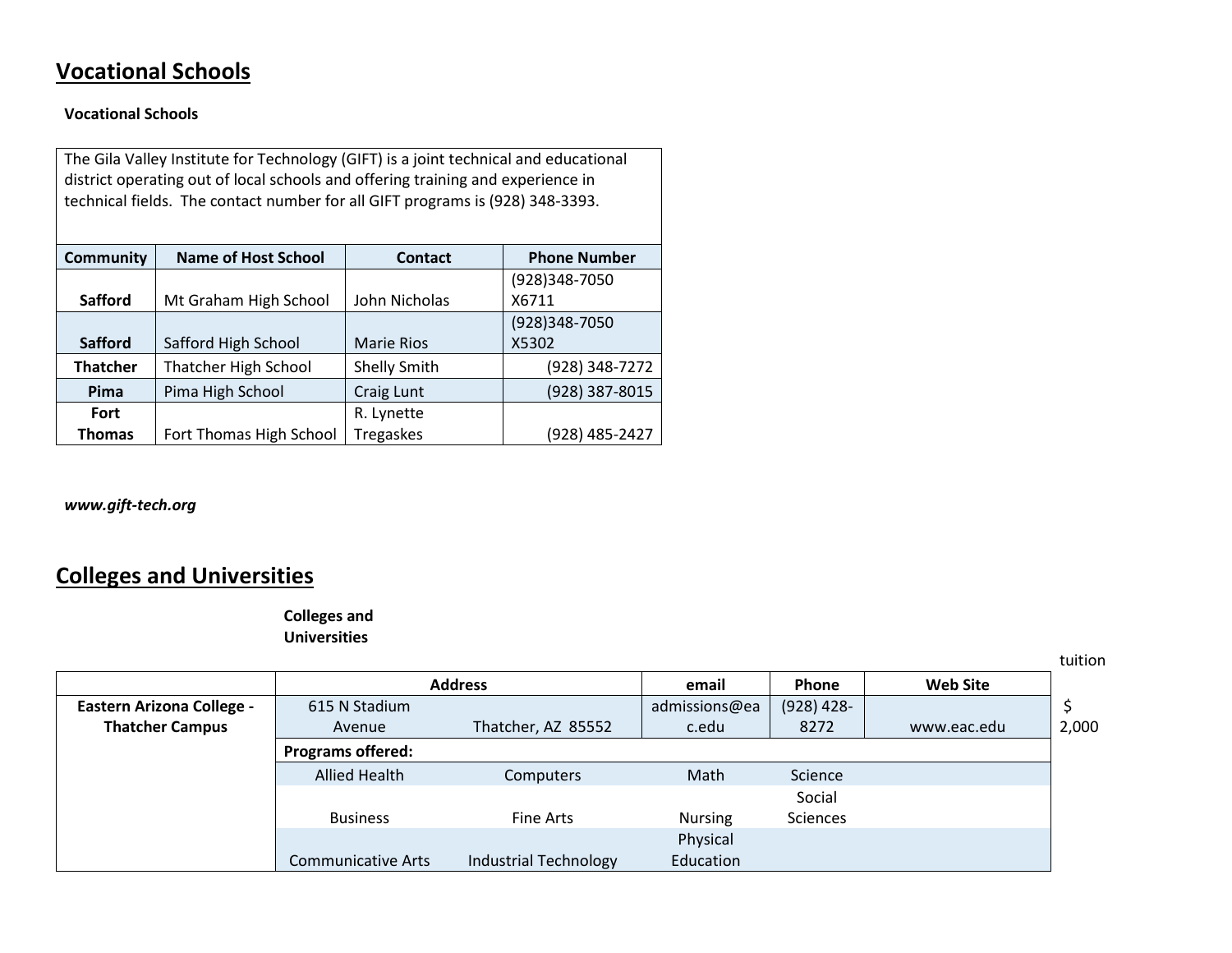| 2014-2015 Annual |       |
|------------------|-------|
| Tuition          | 2,000 |

| <b>Eastern Arizona College</b><br>2013 Statistics:              |       |
|-----------------------------------------------------------------|-------|
| <b>Students</b>                                                 | 4,646 |
| FTSE                                                            | 2,130 |
| FT Faculty                                                      | 76    |
| PT Faculty                                                      | 127   |
| University Parallel Curricula                                   | 37    |
| Career Curricula                                                | 25    |
| Certificate Curricula                                           | 64    |
| Institutional Grants and<br>Scholarships Available Fall<br>2014 | 902   |

### *Eastern Arizona College Factbook*

|                                    | <b>Address</b>               |                               | email         | <b>Phone</b> | <b>Web Site</b>       |       |
|------------------------------------|------------------------------|-------------------------------|---------------|--------------|-----------------------|-------|
|                                    | 615 N Stadium                |                               | thatcher@nau. | $(928)$ 428- | ec.nau.edu/azcampuses | S     |
|                                    | Avenue                       | Thatcher, AZ 85552            | edu           | 8344         | /thatcher             | 7,032 |
|                                    | <b>Programs offered:</b>     |                               |               |              |                       |       |
| <b>Northern Arizona University</b> |                              | Law Enforcement               | Secondary     |              |                       |       |
| - Thatcher                         | <b>Public Administration</b> | Management                    | Education     |              |                       |       |
|                                    | <b>Business</b>              |                               | Elementary    |              |                       |       |
|                                    | Administration               | <b>Educational Leadership</b> | Education     |              |                       |       |
|                                    | 2014-2015 Annual             |                               |               |              |                       |       |
|                                    | <b>Tuition</b>               | 7,032                         |               |              |                       |       |

| $\sim$ $\sim$ $\sim$<br>. | mail | -<br>. .<br>`ne⊹<br>_____ | <b>Site</b><br>. |
|---------------------------|------|---------------------------|------------------|
|                           |      |                           |                  |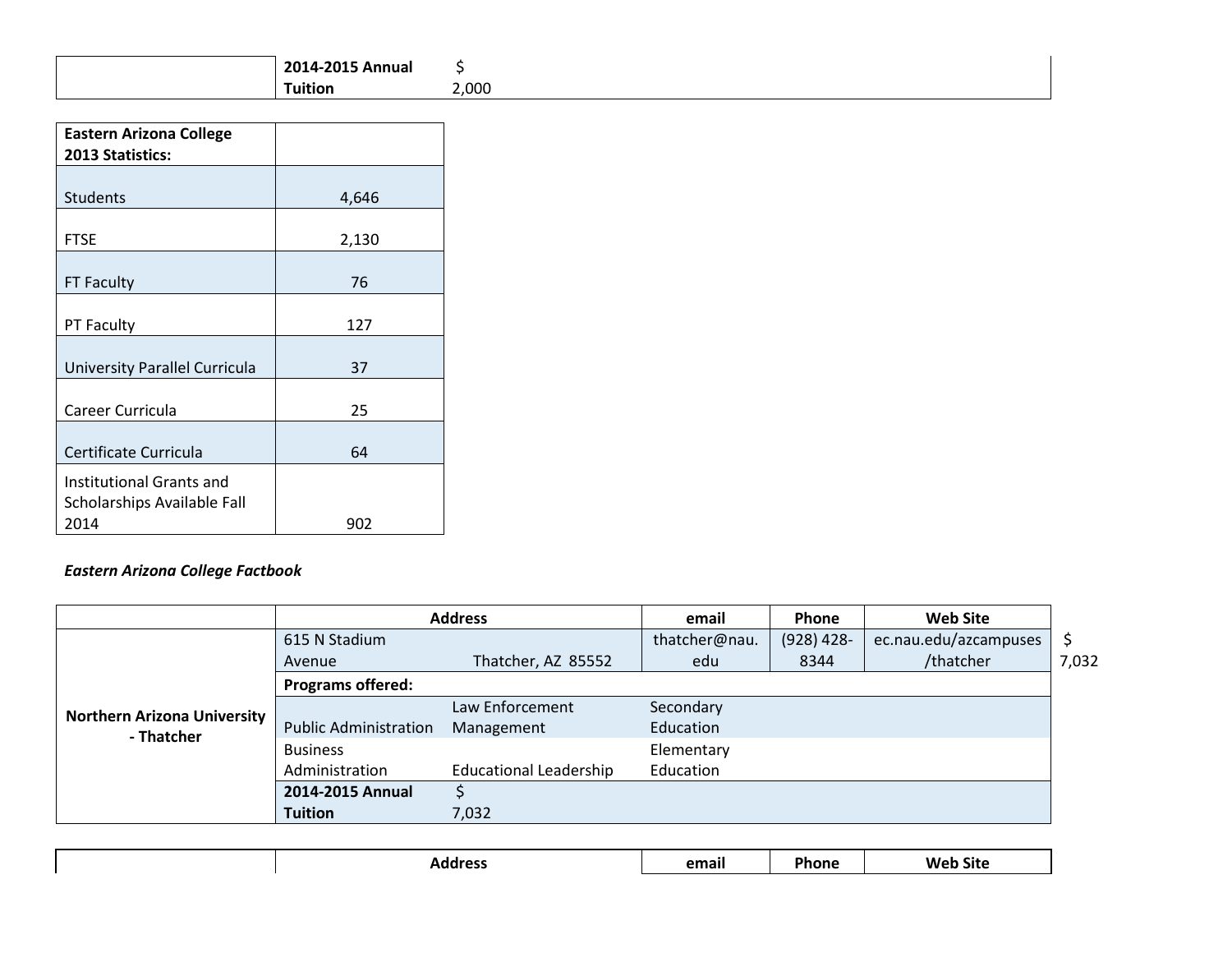|                                  | 615 N Stadium            |                    | admissions@as | $(928)$ 428- |                      |       |
|----------------------------------|--------------------------|--------------------|---------------|--------------|----------------------|-------|
|                                  | Avenue                   | Thatcher, AZ 85552 | u.edu         | 8272         | transfer.asu.edu/eac | 5,958 |
|                                  | <b>Programs offered:</b> |                    |               |              |                      |       |
|                                  | Organizational           |                    |               |              |                      |       |
|                                  | Leadership               | <b>Nursing</b>     |               |              |                      |       |
|                                  | <b>Operations</b>        |                    |               |              |                      |       |
| <b>Arizona State University</b>  | Management               | Liberal Studies    |               |              |                      |       |
| <b>Bachelor's Degree Program</b> | 2014-2015 Annual         |                    |               |              |                      |       |
| at Eastern Arizona College       | <b>Tuition</b>           | 5,958              |               |              |                      |       |

# **Utilities**

| <b>Electricity</b>                        |                      |
|-------------------------------------------|----------------------|
| <b>Graham County Electric Cooperative</b> | $(928)$ 485-<br>2451 |
| City of Safford Electric Department       | (928) 348-3143       |
| <b>Thatcher Municipal Utilities</b>       | (928) 428-2290       |
| Duncan Valley Electric Cooperative        | $(928)$ 359-2503     |
| <b>Natural Gas &amp; Propane</b>          |                      |
| City of Safford                           | $(928)$ 348-3143     |
| <b>Graham County Utilities</b>            | $(928)$ 485-2451     |
| <b>Griffin Propane</b>                    | $(928)$ 428-0071     |
| <b>Matlock Gas Company</b>                | (928) 244-1111       |
| El Paso Natural Gas Company               | (928) 428-0383       |
| Water/wastewater                          |                      |
| <b>Safford City Utilities</b>             | $(928)$ 348-3143     |
| <b>Thatcher Municipal Utilities</b>       | $(928)$ 428-2290     |
| Town of Pima Public Works Department      | (928) 485-2611       |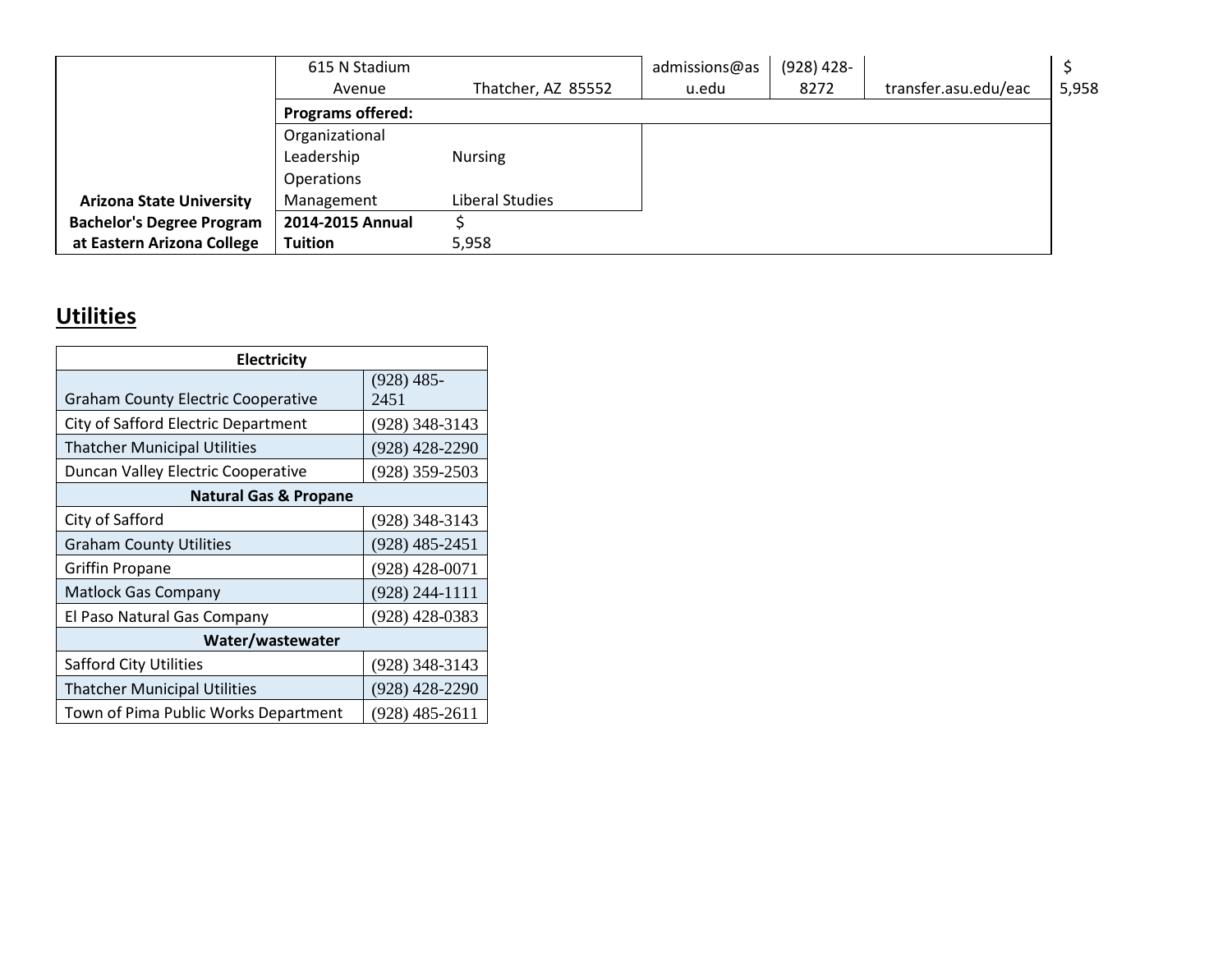## **Transportation**

### **Railroads**

| <b>Name</b>             | Phone        |
|-------------------------|--------------|
| Arizona Eastern Railway | $(928)$ 473- |
| Company                 | 2447         |

### **Airports**

| Name                     | Phone | <b>Functional Class</b> |
|--------------------------|-------|-------------------------|
|                          |       | $(928)$ 428- Community  |
| Safford Regional Airport |       | 7820   Service          |

### **Distance from Major Markets**

|                            |             |               | EI   | <b>Flagstaf</b> | Hermosill | Las          | Los            | Phoeni | <b>Salt Lake</b> | <b>Tucso</b> |
|----------------------------|-------------|---------------|------|-----------------|-----------|--------------|----------------|--------|------------------|--------------|
|                            | Albuquerque | <b>Denver</b> | Paso |                 | O         | <b>Vegas</b> | <b>Angeles</b> | X      | City             | n            |
| Safford                    | 372         | 814           | 236  | 274             | 331       | 466          | 537            | 165    | 760              | 127          |
| Thatcher                   | 375         | 817           | 239  | 270             | 334       | 462          | 534            | 161    | 756              | 130          |
| Pima                       | 381         | 823           | 245  | 265             | 339       | 457          | 528            | 156    | 751              | 136          |
| <b>Swift Tail Junction</b> | 381         | 823           | 245  | 281             | 323       | 473          | 544            | 172    | 767              | 120          |
| <b>Bylas</b>               | 406         | 848           | 270  | 240             | 364       | 432          | 503            | 131    | 726              | 161          |
| Peridot                    | 350         | 792           | 293  | 217             | 356       | 409          | 480            | 108    | 702              | 121          |
| Solomon                    | 367         | 809           | 232  | 279             | 334       | 471          | 542            | 170    | 765              | 130          |
| Fort Thomas                | 394         | 836           | 258  | 252             | 353       | 444          | 515            | 143    | 738              | 149          |

*maps.google.com*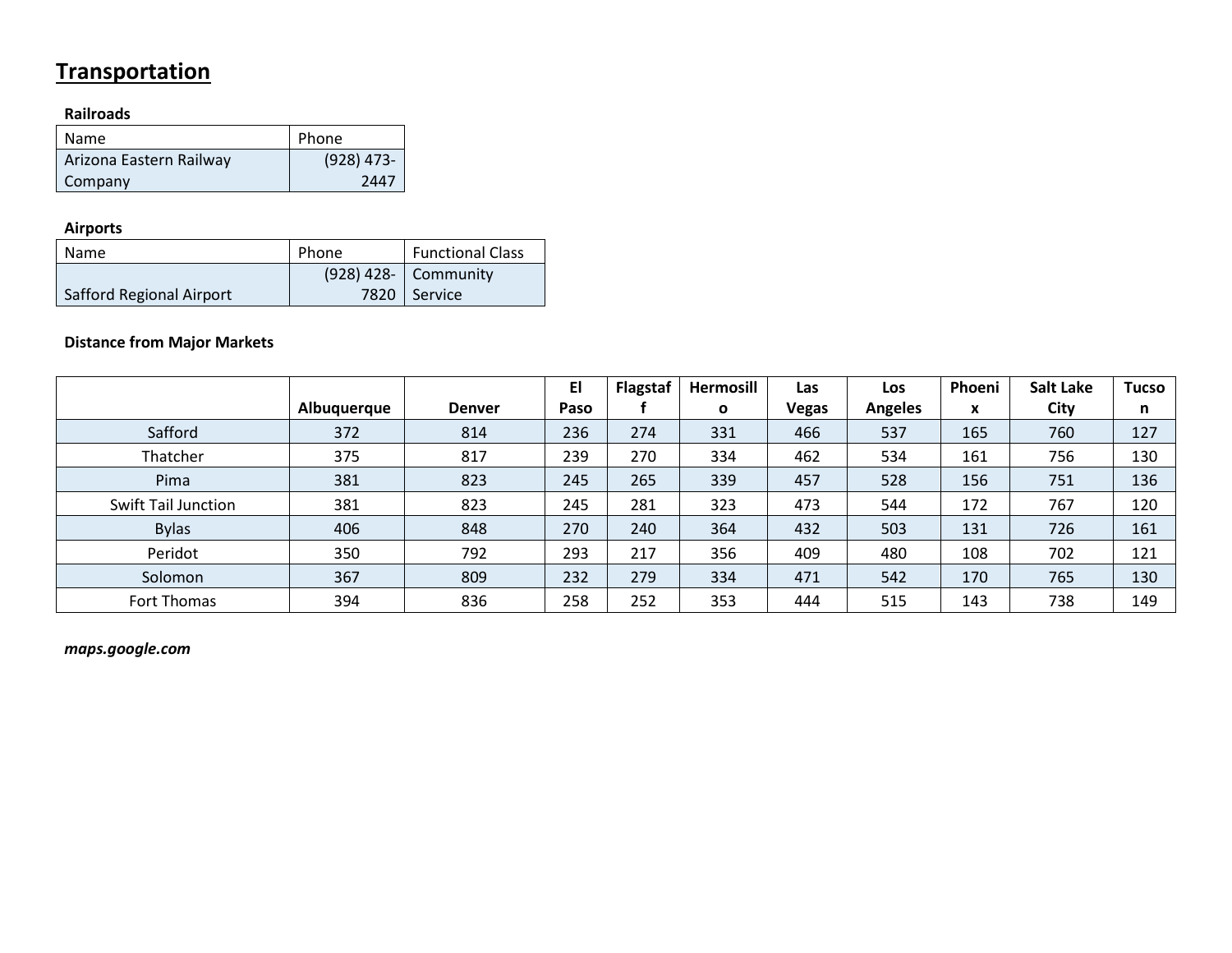### **Banks**

### **Banks**

| <b>Name</b>                            | <b>Address</b>                       | <b>Phone</b>   |
|----------------------------------------|--------------------------------------|----------------|
| Arizona State Savings and Credit Union | 280 W Main Street Safford, AZ 85546  | (928) 348-2000 |
| <b>Washington Federal</b>              | 301 W Main Street, Safford, AZ 85546 | (928) 428-1450 |
| Chase Bank                             | 321 W Main Street Safford, AZ 85546  | (928) 348-1234 |
| National Bank of Arizona               | 426 W 5th Street Safford, AZ 85546   | (928) 428-3663 |
| Wells Fargo Bank                       | 2323 W Hwy 70 Thatcher, AZ 85552     | (800) 869-3557 |
|                                        | 1124 W Thatcher Blvd Safford, AZ     |                |
| <b>Farm Credit Services</b>            | 85546                                | (928) 348-9571 |

*[www.graham-chamber.com](http://www.graham-chamber.com/)*

# **Express Shipping**

### **Express Shipping**

| Location                                                     | <b>Address</b>                          | <b>Hours of Operation</b>                                     | <b>Pickup Hours</b> |
|--------------------------------------------------------------|-----------------------------------------|---------------------------------------------------------------|---------------------|
| <b>UPS</b>                                                   |                                         |                                                               |                     |
| <b>UPS Customer Center</b><br>Safford                        | 807 S 6th Avenue<br>Safford, AZ 85546   | Mon - Fri: 9:30 am - 12:30 pm<br>Mon - Fri: 4:30 pm - 8:00 pm | Mon - Fri: 2:00 pm  |
| <b>UPS Drop Box</b><br><b>UPS Customer Center</b>            | 806 S 6th Avenue<br>Safford, AZ 85546   | Packages accepted 24 hours/day.                               | Mon - Fri: 4:15 pm  |
| <b>UPS Drop Box</b><br>Safford Title Building                | 811 W Court Street<br>Safford, AZ 85546 | Packages accepted 24 hours/day.                               | Mon - Fri: 4:00 pm  |
| <b>Authorized Shipping</b><br>Outlet CMP Pack<br>Ship & More | 516 W 5th Street<br>Safford, AZ 85546   | Mon - Fri: 8:00 am - 6:00 pm<br>Sat: 9:00 am - 4:00 pm        | N/A                 |
| <b>Federal Express</b>                                       |                                         |                                                               |                     |
|                                                              |                                         | $M$ on - Thurc $\cdot$ 8 $\cdot$ 00 am - 6 $\cdot$ 00 am      |                     |

| FedEx Authorized<br>Ship Center CMI | 516 W 5th St<br>Safford, AZ 85546 | Mon - Thurs: 8:00 am - 6:00 pm<br>Fri: $8:00$ am - 5:00 pm<br>Sat: 9:00 am -4:00 pm | Express: 2:30 am<br>Ground: $1:00 \text{ pm}$ |
|-------------------------------------|-----------------------------------|-------------------------------------------------------------------------------------|-----------------------------------------------|
|-------------------------------------|-----------------------------------|-------------------------------------------------------------------------------------|-----------------------------------------------|

**USPS**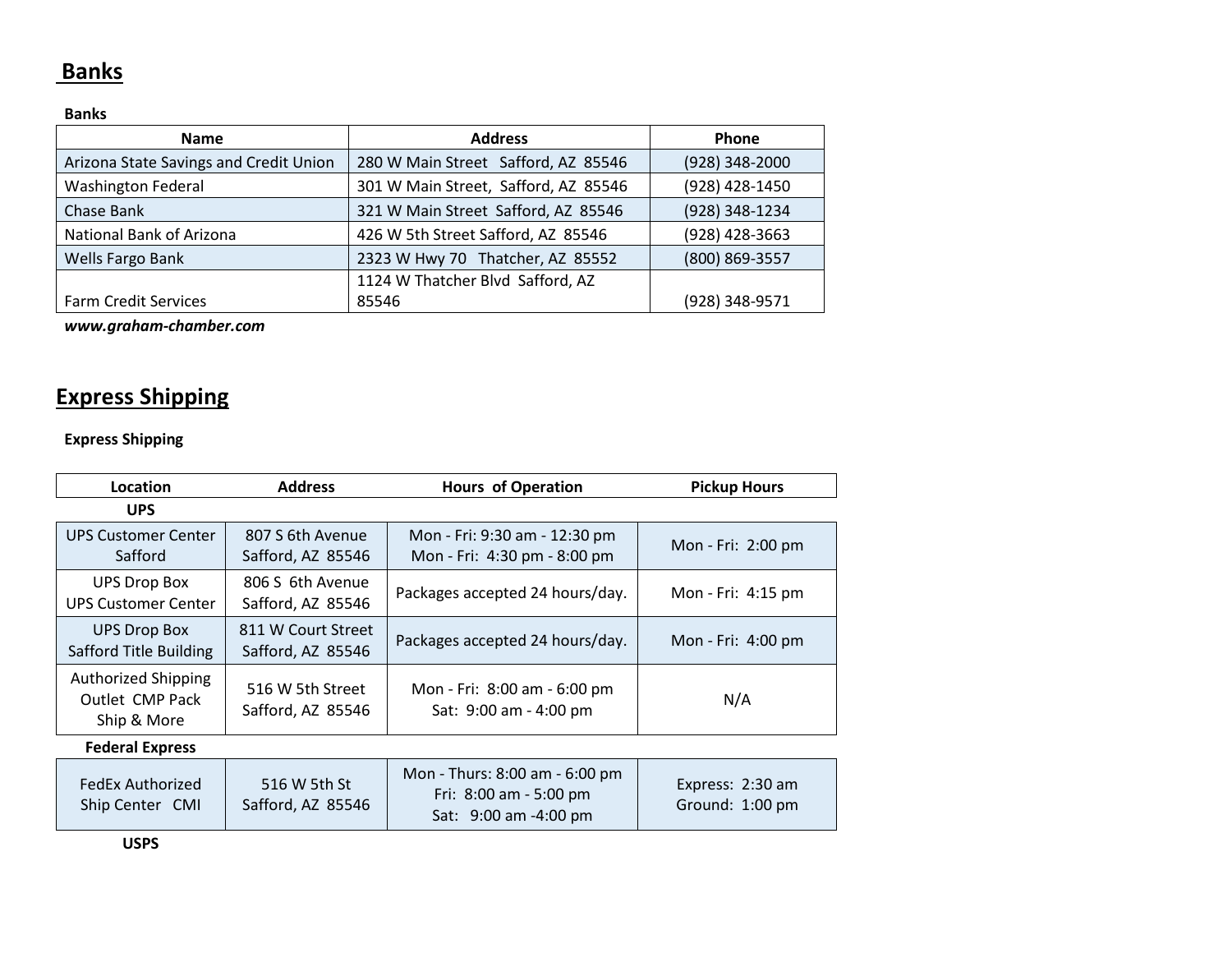| US Post Office -             | 261 Arizona 170                           | Mon - Fri: 9:00am - 4:00 pm    | Mon - Fri: 4:00 pm                   |
|------------------------------|-------------------------------------------|--------------------------------|--------------------------------------|
| Peridot                      | Peridot, AZ                               |                                | Sat: 2:00 pm                         |
| US Post Office -<br>Solomon  | 2106 S Bowie<br>Avenue, Solomon,<br>AZ    | Mon - Fri: 10:30 - 2:30        | Mon - Fri: 1:45 pm<br>Sat: - 9:30 am |
| US Post Office -             | 15550 U.S. 70 Fort                        | Mon - Fri: 10:00 am - 4:30 pm  | Mon - Fri: 3:00 pm                   |
| <b>Fort Thomas</b>           | Thomas, AZ                                |                                | Sat: 9:30 am                         |
| US Post Office -             | 41 E Center Street                        | Mon - Fri: - 8:30 am - 4:30 am | Mon- Fri: 2:45 pm                    |
| Pima                         | Pima, AZ                                  |                                | Sat: 10:00 am                        |
| US Post Office -             | 297 U.S. 70 Bylas,                        | Mon - Fri: 10:00 am - 4:30 pm  | Mon - Fri: 3:00 pm                   |
| <b>Bylas</b>                 | AZ.                                       | Sat: 8:00 am - 9:00 am         | Sat: 9:30 am                         |
| US Post Office -             | 5442 Coombs St.                           | Mon - Fri: 12:30 pm - 4:30 pm  | Mon - Fri: 2:30 pm                   |
| Central                      | Central, AZ                               |                                | Sat: 10:15 am                        |
| US Post Office -<br>Thatcher | 1122 N Stadium<br>Avenue Thatcher,<br>AZ. | Mon - Fri: 8:30am - 4:00 pm    | Mon - Fri: 12;15 PM<br>Sat: 1:30 PM  |
| US Post Office -             | 504 S 5th Ave                             | Mon - Fri: 8:30 am - 4:30 pm   | Mon - Sat: 2:45 PM                   |
| Safford                      | Safford, AZ 85546                         | Sat: 10:00 am - 4:00 pm        |                                      |

# **Public Lands**

| Roper lake State park                        |
|----------------------------------------------|
| Cluff Ranch Wildlife Area                    |
| Muleshoe Ranch Area                          |
| San Carlos Recreation & Wildlife             |
| Gila Box Riparian National Conservation Area |

| <b>Recreational Areas</b>             |  |  |  |
|---------------------------------------|--|--|--|
| <b>Hot Well Dunes Recreation Area</b> |  |  |  |
| <b>Black Hills Rockhound Area</b>     |  |  |  |
| <b>Black Hills Back Country Byway</b> |  |  |  |
| Pinaleno Mountains/Mt. Graham         |  |  |  |
| <b>Stockton Pass</b>                  |  |  |  |
| Fourmile Canyon                       |  |  |  |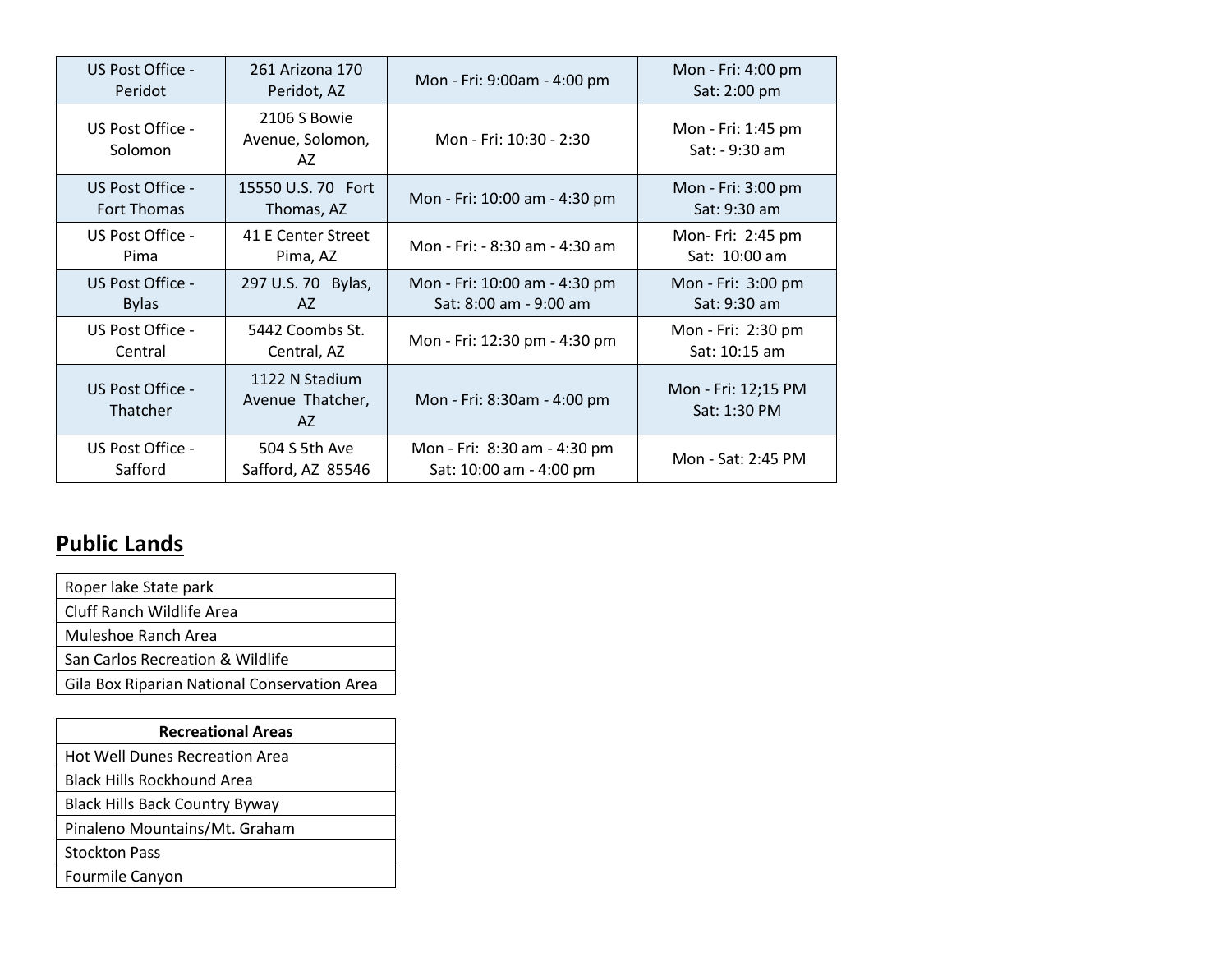| <b>Wilderness Areas</b>                |  |  |  |
|----------------------------------------|--|--|--|
| Aravaipa Canyon Wilderness             |  |  |  |
| <b>Fishhooks Wilderness</b>            |  |  |  |
| <b>Peloncillo Mountains Wilderness</b> |  |  |  |
| North Santa Teresa Wilderness          |  |  |  |
| <b>Redfield Canyon Wilderness</b>      |  |  |  |

| <b>Water Recreation</b> |  |  |
|-------------------------|--|--|
| Frye Mesa Reservoir     |  |  |
| Cluff Ranch Pond        |  |  |
| <b>Bonita Creek</b>     |  |  |
| <b>Turkey Creek</b>     |  |  |
| Roper Lake              |  |  |
| Riggs Lake              |  |  |
| San Carlos Lake         |  |  |
| Dankworth Pond          |  |  |

*[www.visitgrahamcounty.com](http://www.visitgrahamcounty.com/)*

### **Industrial**

**Industrial Development Authority**

**The Industrial Development Authority of the County of Graham**

General Services Building

921 Thatcher Blvd

Safford, AZ 85546

Terry Cooper, County Manager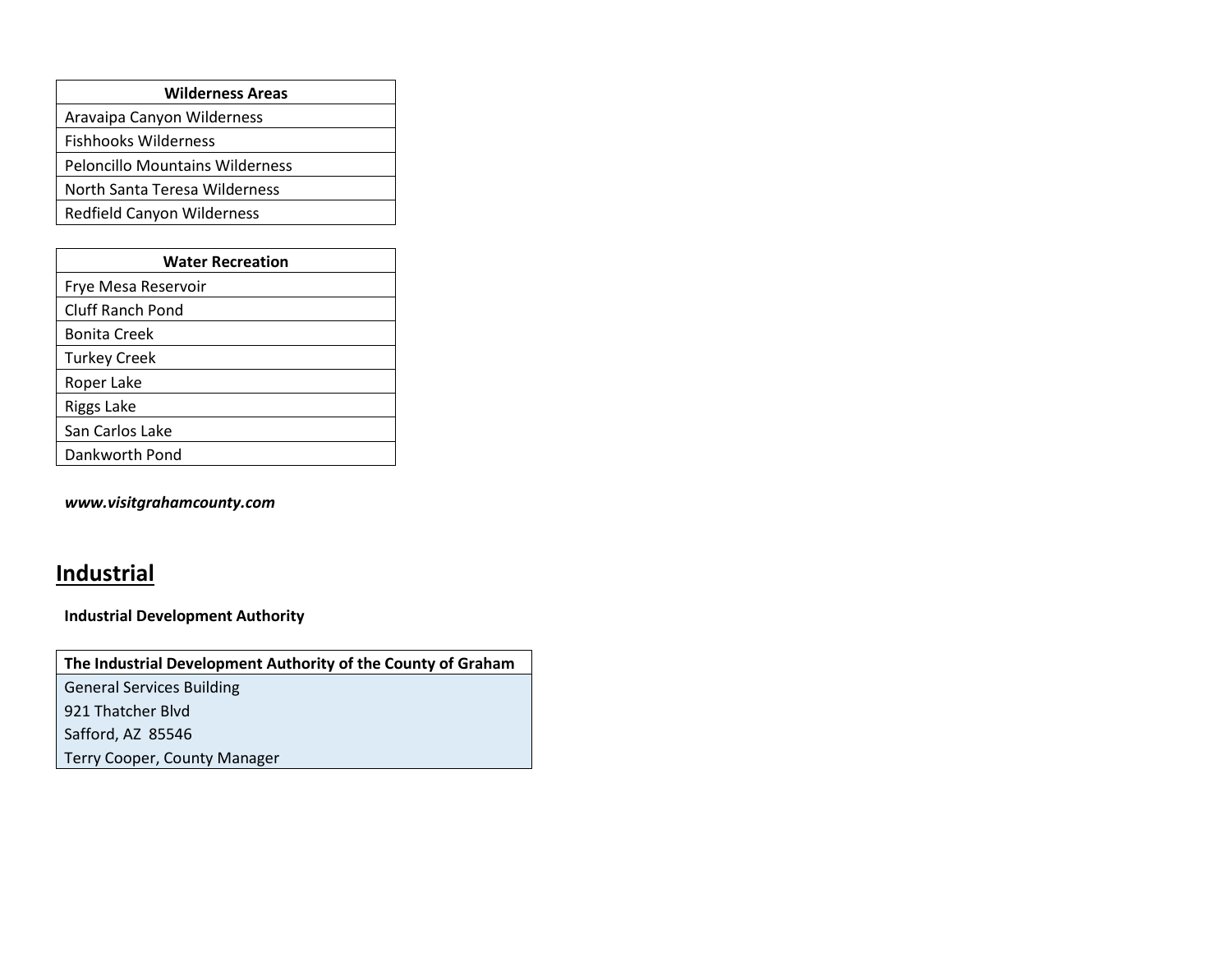### **Taxes**

#### **Sales Tax Rates**

| <b>Safford</b> | <b>Thatcher</b> | Pima | All other Communities and<br><b>Remainder of County</b> |
|----------------|-----------------|------|---------------------------------------------------------|
| 8.6%           | 8.1%            | 8.1% | 6.1%                                                    |

*Graham County Chief Financial Officer*

#### **Property Tax Authorities**

| <b>Taxing Authority</b>              | 2012             | 2013             |
|--------------------------------------|------------------|------------------|
| County of Graham                     | 2.0874           | 2.3711           |
| Rural Fire Dist. Assistance          | 0.0539           | 0.0569           |
| <b>County Education Equalization</b> | 0.4717           | 0.5123           |
| <b>County Flood Control</b>          | 0.0953           | 0.0953           |
| Eastern Arizona College              | 2.4123           | 2.7401           |
| City of Safford                      | 0.4462           | 0.5063           |
| Town of Thatcher                     | $\Omega$         | 0                |
| Town of Pima                         | 0.1453           | 0.1453           |
| Safford Rural Fire Dist.             | 1.0149           | 1.08             |
| Pima Rural Fire Dist.                | 0.802            | 0.802            |
| <b>Ft. Thomas Rural Fire Dist.</b>   | 0.9641           | 1.0841           |
| Central/Jackson Heights Rural Fire   | 1.1097           | 1.1097           |
| Safford School Dist.                 | 5.6605           | 5.9713           |
| Thatcher School Dist.                | 4.8206           | 6.9801           |
| Solomon School Dist.                 | 3.6279           | 4.7184           |
| Pima School Dist.                    | 6.7234           | 6.6895           |
| Klondyke School Dist.                | 0                | 0                |
| Bonita School Dist.                  | 3.848            | 4.5968           |
| Gila Institute for Technology        | 0.05             | 0.05             |
| Gila Valley Irrigation Dist.         | \$11.50 per acre | \$11.50 per acre |

*Graham County Treasurer website*

*[www.graham.az.gov/county-treasurer/tax-information/tax-rate-comparison](http://www.graham.az.gov/county-treasurer/tax-information/tax-rate-comparison)*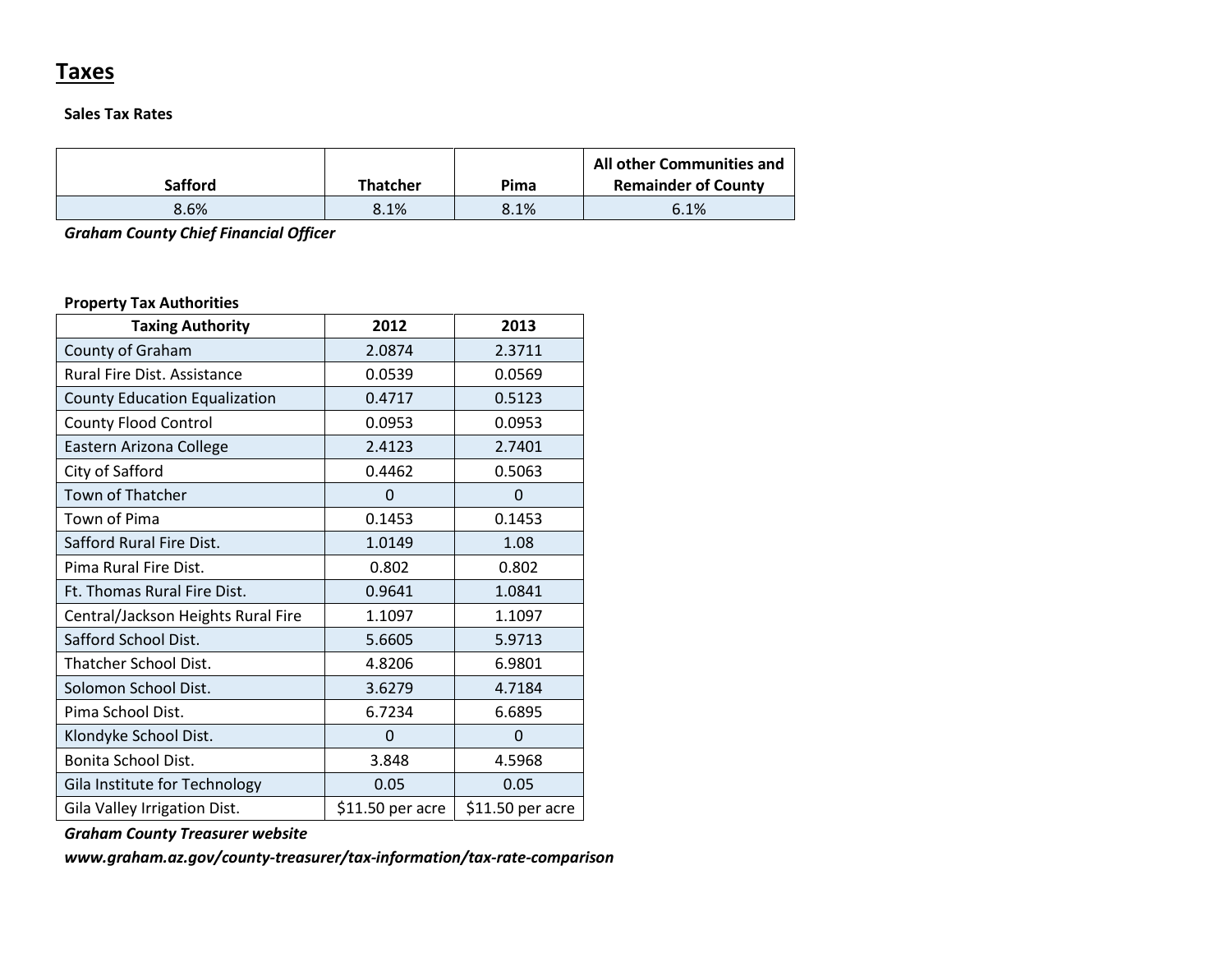## **Weather**

**Temperature and Precipitation**

| <b>Safford</b> |                   |                  |                                       |
|----------------|-------------------|------------------|---------------------------------------|
| Month          | Average High (°F) | Average Low (°F) | <b>Average Precipitation (inches)</b> |
| January        | 59.9              | 33.4             | 0.8                                   |
| February       | 65.4              | 36.5             | 0.9                                   |
| March          | 72.0              | 41.5             | 0.7                                   |
| April          | 81.2              | 47.1             | 0.4                                   |
| May            | 91.0              | 56.6             | 0.4                                   |
| June           | 99.7              | 65.7             | 0.4                                   |
| July           | 99.5              | 71.3             | 1.9                                   |
| August         | 95.9              | 69.1             | 2.0                                   |
| September      | 93.2              | 64.7             | 1.0                                   |
| October        | 81.9              | 52.3             | 1.1                                   |
| November       | 69.0              | 41.1             | 0.7                                   |
| December       | 59.5              | 33.4             | 1.0                                   |
| Annual         | 80.8              | 51.1             | 11.3                                  |

| <b>Thatcher</b> |                   |                  |                                       |
|-----------------|-------------------|------------------|---------------------------------------|
| <b>Month</b>    | Average High (°F) | Average Low (°F) | <b>Average Precipitation (inches)</b> |
| January         | 59.9              | 33.4             | 0.8                                   |
| February        | 65.4              | 36.5             | 0.9                                   |
| March           | 72.0              | 41.5             | 0.7                                   |
| April           | 81.2              | 47.1             | 0.4                                   |
| May             | 91.0              | 56.6             | 0.4                                   |
| June            | 99.7              | 65.7             | 0.4                                   |
| July            | 99.5              | 71.3             | 1.9                                   |
| August          | 95.9              | 69.1             | 2.0                                   |
| September       | 93.2              | 64.7             | 1.0                                   |
| October         | 81.9              | 52.3             | 1.1                                   |
| November        | 69.0              | 41.1             | 0.7                                   |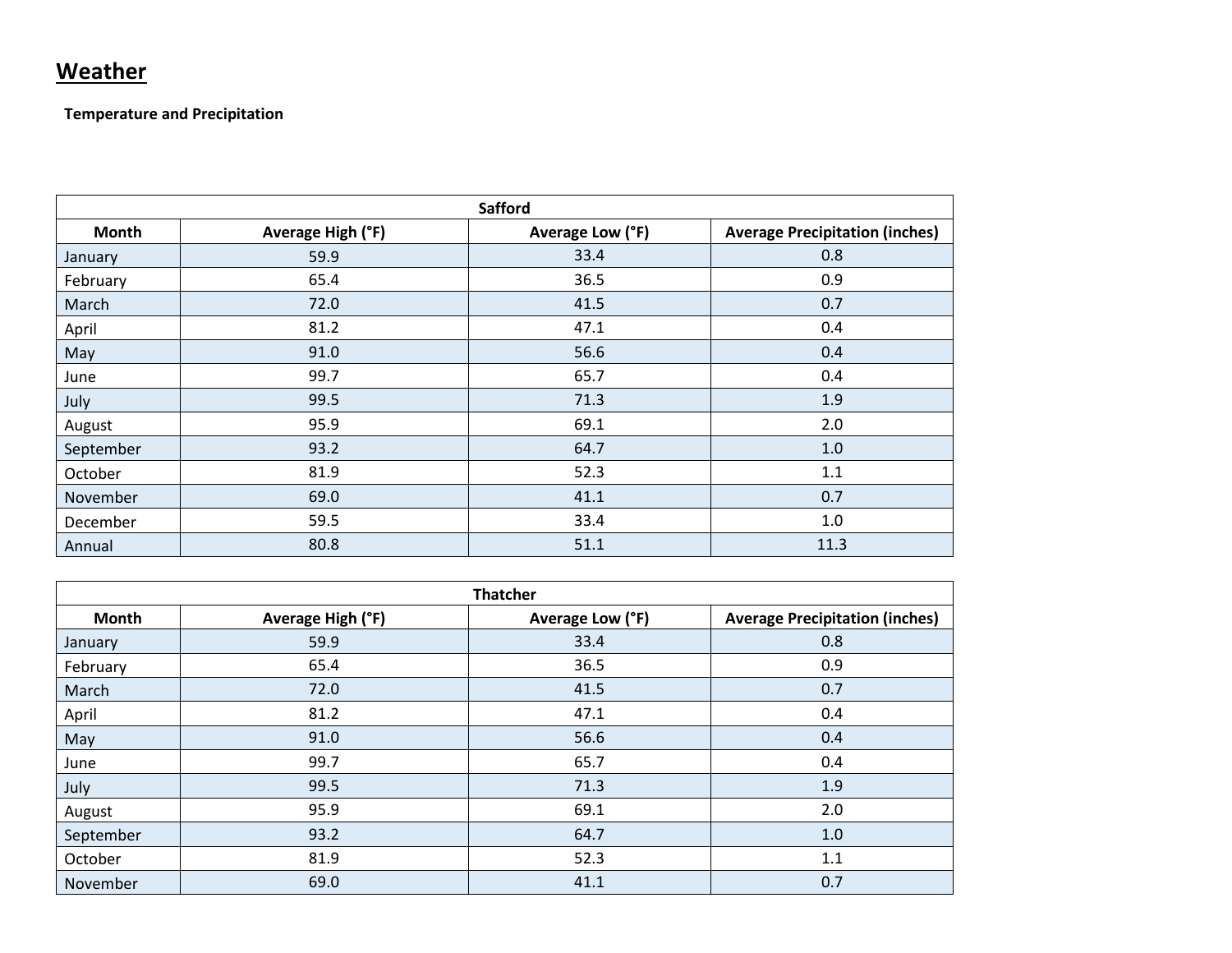| December     | - - - - -<br>$  -$ | 55.4<br>$ -$   | $\sim$         |
|--------------|--------------------|----------------|----------------|
| <b>Annua</b> | C.                 | $\overline{ }$ | $\overline{A}$ |
|              | 80.O               | ---            | <b></b>        |

| Central      |                   |                  |                                       |
|--------------|-------------------|------------------|---------------------------------------|
| <b>Month</b> | Average High (°F) | Average Low (°F) | <b>Average Precipitation (inches)</b> |
| January      | 61.1              | 28.9             | 0.6                                   |
| February     | 65.9              | 32.2             | 0.6                                   |
| March        | 71.7              | 37.0             | 0.7                                   |
| April        | 80.7              | 43.3             | 0.2                                   |
| May          | 89.4              | 51.1             | 0.1                                   |
| June         | 98.3              | 60.1             | 0.2                                   |
| July         | 99.5              | 68.9             | 1.9                                   |
| August       | 96.5              | 67.2             | 1.6                                   |
| September    | 93.1              | 60.1             | 1.0                                   |
| October      | 83.0              | 47.3             | 0.7                                   |
| November     | 70.2              | 35.6             | 0.5                                   |
| December     | 61.1              | 29.2             | 0.8                                   |
| Annual       | 80.9              | 46.7             | 8.9                                   |

| Solomon   |                   |                  |                                       |
|-----------|-------------------|------------------|---------------------------------------|
| Month     | Average High (°F) | Average Low (°F) | <b>Average Precipitation (inches)</b> |
| January   | 59.5              | 28.5             | 0.7                                   |
| February  | 64.6              | 31.7             | 0.7                                   |
| March     | 70.3              | 36.8             | 0.6                                   |
| April     | 79.5              | 42.9             | 0.2                                   |
| May       | 88.3              | 50.7             | 0.2                                   |
| June      | 97.9              | 59.8             | 0.3                                   |
| July      | 98.2              | 67.5             | 1.7                                   |
| August    | 95.6              | 65.8             | 1.6                                   |
| September | 91.8              | 58.7             | 1.1                                   |
| October   | 82.2              | 46.7             | 0.9                                   |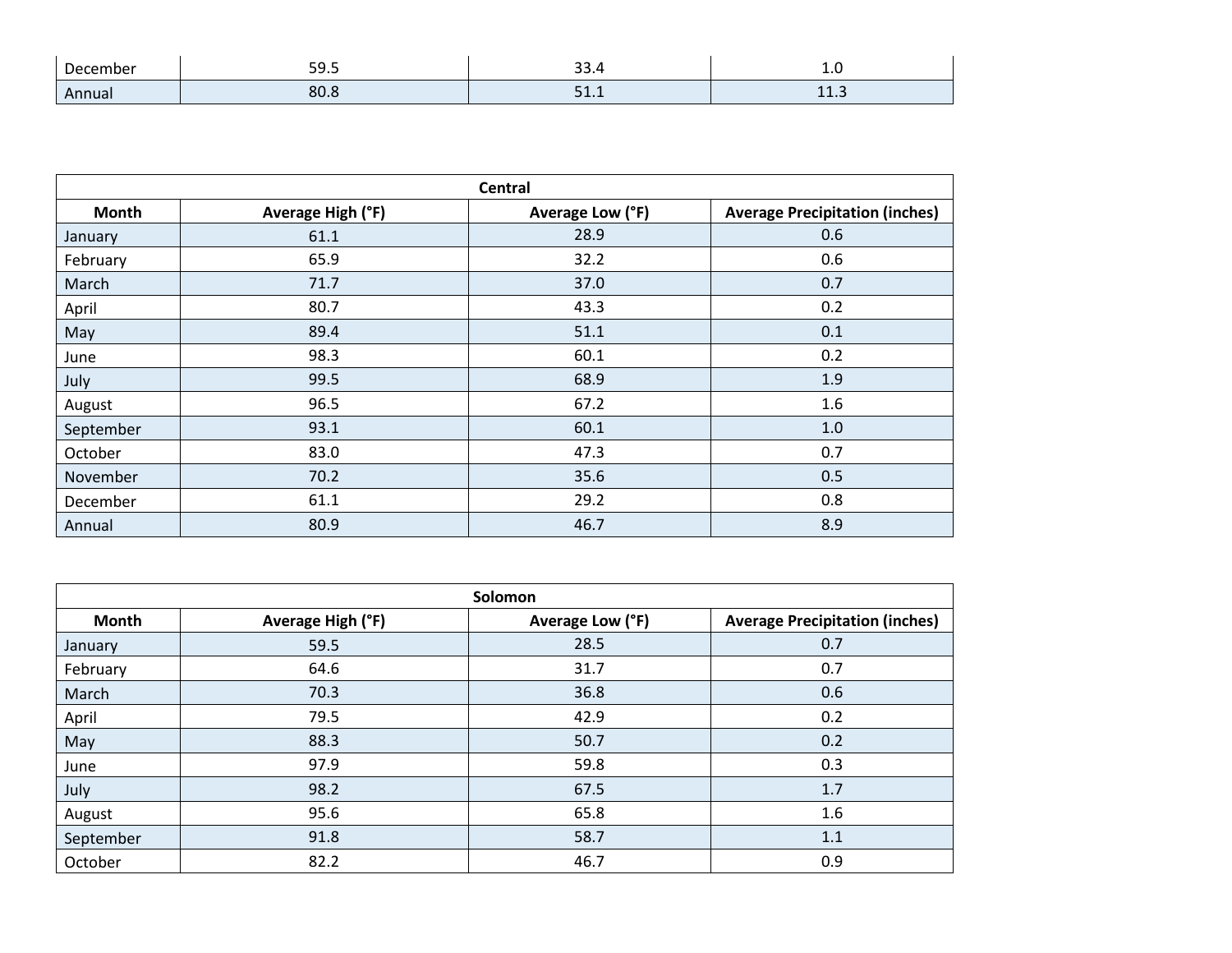| November | 69.1 | 25<br>⊥.ر ر | U.J       |
|----------|------|-------------|-----------|
| December | 60.1 | 28.9        | J         |
| Annual   | 79.7 | 46.1        | Q.<br>ر.ر |

| <b>Ft Thomas</b> |                   |                  |                                       |
|------------------|-------------------|------------------|---------------------------------------|
| Month            | Average High (°F) | Average Low (°F) | <b>Average Precipitation (inches)</b> |
| January          | 60.2              | 28.6             | 1.0                                   |
| February         | 65.9              | 33.3             | 1.0                                   |
| March            | 71.4              | 36.4             | 0.8                                   |
| April            | 80.2              | 41.6             | 0.2                                   |
| May              | 88.6              | 51.1             | 0.3                                   |
| June             | 97.8              | 59.9             | 0.2                                   |
| July             | 98.7              | 68.4             | 1.3                                   |
| August           | 96.3              | 67.0             | 1.2                                   |
| September        | 91.6              | 59.5             | 1.0                                   |
| October          | 81.3              | 46.4             | 0.9                                   |
| November         | 65.4              | 34.7             | 0.7                                   |
| December         | 59.7              | 28.7             | 1.2                                   |
| Annual           | 80.0              | 46.3             | 10.0                                  |

| <b>Bylas</b> |                   |                  |                                       |
|--------------|-------------------|------------------|---------------------------------------|
| <b>Month</b> | Average High (°F) | Average Low (°F) | <b>Average Precipitation (inches)</b> |
| January      | 61.4              | 27.1             | 1.1                                   |
| February     | 66.7              | 30.5             | 0.8                                   |
| March        | 71.5              | 34.4             | 1.0                                   |
| April        | 80.9              | 40.3             | 0.3                                   |
| May          | 89.9              | 46.9             | 0.2                                   |
| June         | 98.9              | 56.6             | 0.3                                   |
| July         | 100.5             | 68.2             | 1.7                                   |
| August       | 98.4              | 66.1             | 2.0                                   |
| September    | 94.2              | 57.9             | 0.9                                   |
| October      | 83.9              | 45.2             | 1.2                                   |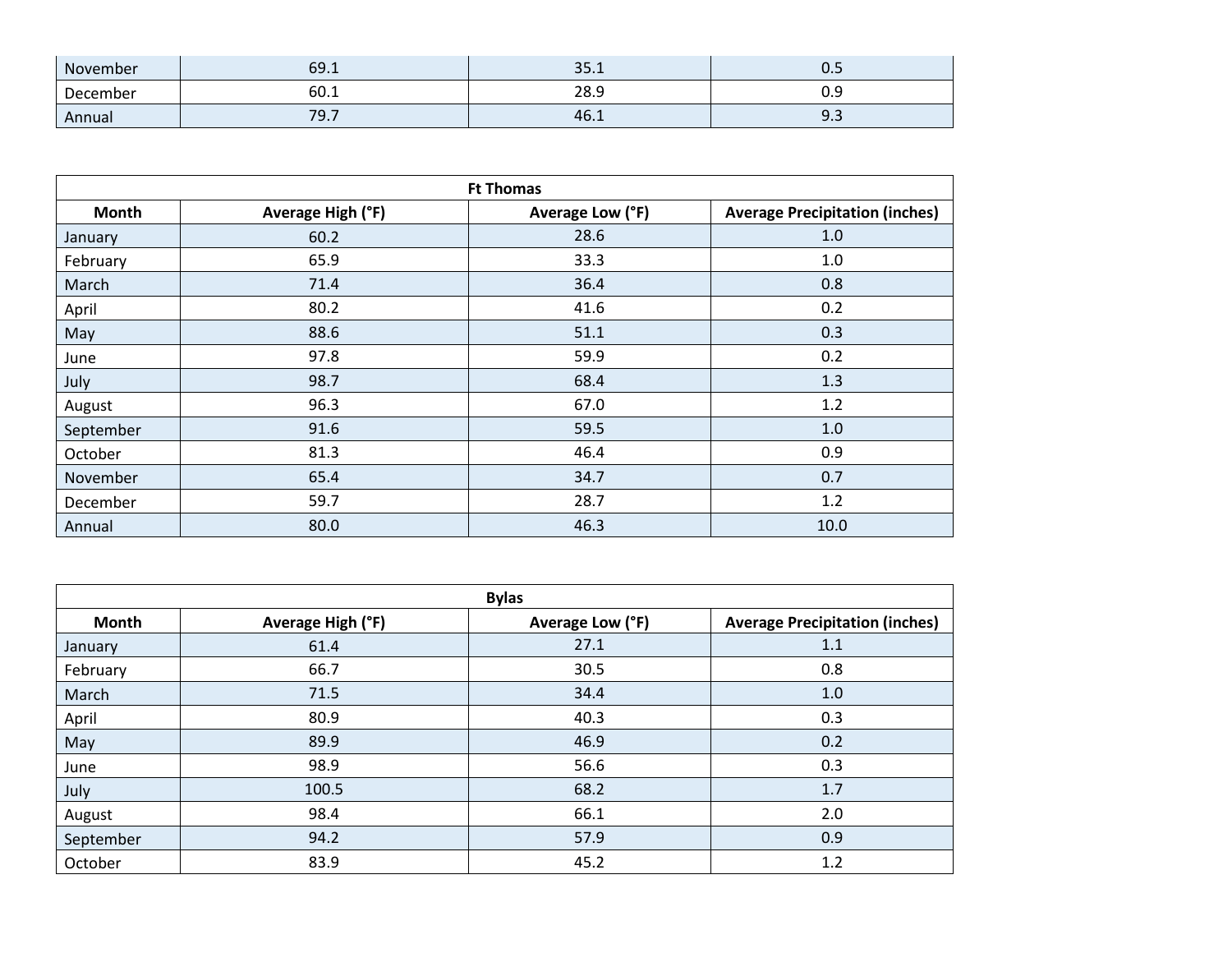| November | $\overline{\phantom{a}}$<br><b>1.4</b> | 33.0                   | v.o       |
|----------|----------------------------------------|------------------------|-----------|
| December | ~~<br>62.U                             | $\sim$ $-$<br>$\sim$ , | ⊥.⊣       |
| Annual   | 81.6                                   | 44.5                   | 11<br>ᆠᆂᇾ |

*[www.weatherbase.com](http://www.weatherbase.com/)*

## **Culture Art**

#### **Museums**

| The Mills Collection                          | Thatcher          |
|-----------------------------------------------|-------------------|
| <b>Graham County Chamber of Commerce</b>      | Safford           |
| Eastern Arizona Museum and Historical Society | Pima              |
| <b>Fort Grant Historical Museum</b>           | <b>Fort Grant</b> |
| San Carlos Apache Cultural Center             | Peridot           |
| <b>Discovery Park</b>                         | Safford           |

#### **Events**

| Date      | Event                                       | <b>Community</b> |
|-----------|---------------------------------------------|------------------|
| January   | The Safford Poultry Show                    | Safford          |
| April     | <b>Heritage Days</b>                        | Pima             |
| May       | Cinco De Mayo Parade & Fiesta               | Safford          |
| May       | Arizona Stand-down                          | Safford          |
| May       | Main Street Family Festival                 | Safford          |
| July      | <b>Pioneer Days</b>                         | Safford          |
| September | Mt Graham Hill Climb                        | Safford          |
| September | Salsafest                                   | Safford          |
| October   | <b>Graham County Fair</b>                   | Safford          |
| October   | Gila Valley Cowboy Poetry & Music Gathering | Thatcher         |
| October   | Harvest Festival                            | Safford          |
| December  | <b>Festival of Carols</b>                   | Thatcher         |
| December  | <b>Holiday Light Parade</b>                 | Safford          |
| December  | Santa in the Park                           | Thatcher         |

*Graham-Chamber.com*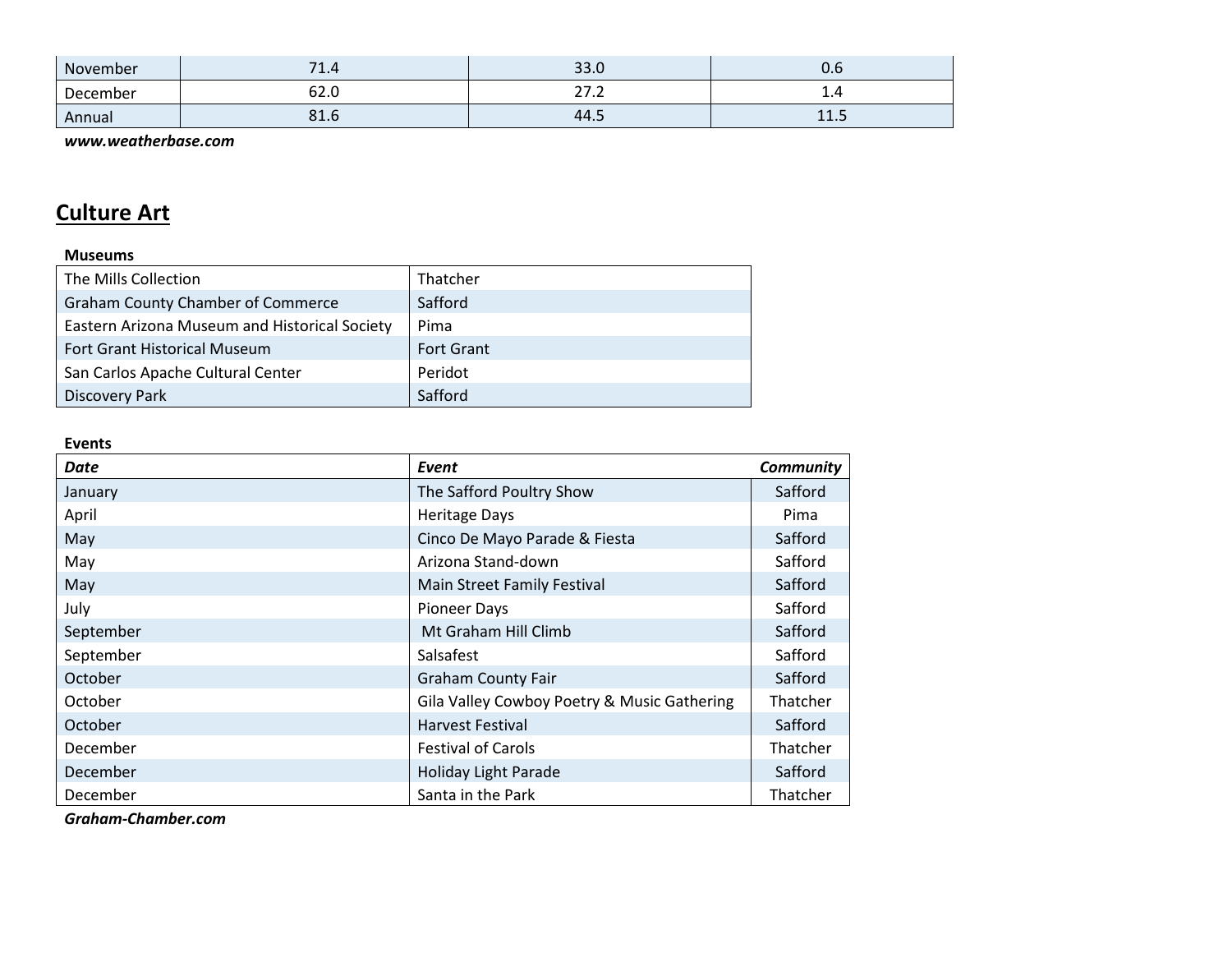# **Medical/Dental**

*Physicians*

| <b>Mt Graham Regional Medical Center</b>                                                                                                                                                                                                                                                                                                          |                                                                    |  |  |
|---------------------------------------------------------------------------------------------------------------------------------------------------------------------------------------------------------------------------------------------------------------------------------------------------------------------------------------------------|--------------------------------------------------------------------|--|--|
| 1600 S 20th Avenue, Safford                                                                                                                                                                                                                                                                                                                       |                                                                    |  |  |
| Mt Graham Medical Center offers the following services: Cancer Center,<br>Cardiology, Pulmonary Function Testing, Emergency Department, Home<br>Health, Hospice, Imaging, Intensive Care, laboratory, Medical Records,<br>Maternity Services, Pharmacy, Sleep Center, Surgery, Rehabilitation Services,<br>Specialty Clinic, Prehospital Services |                                                                    |  |  |
| Mt. Graham Medical Center is the primary healthcare provider for Graham<br>and Greenlee Counties. It is a 49-bed, community owned, non-profit medical<br>center                                                                                                                                                                                   |                                                                    |  |  |
| <b>Internal Medicine</b><br>Shawn Win Lee, MD                                                                                                                                                                                                                                                                                                     |                                                                    |  |  |
| Mary Ellen Lawrence, MD<br>Jason Ammon Branch, MD                                                                                                                                                                                                                                                                                                 | Internal Medicine, Infectious Disease<br><b>Emergency Medicine</b> |  |  |
| Jeffrey Beeley, MD                                                                                                                                                                                                                                                                                                                                | <b>Emergency Medicine</b>                                          |  |  |
| Claytan Hargis, DO                                                                                                                                                                                                                                                                                                                                | <b>Emergency Medicine</b>                                          |  |  |
| Bechara Mezher, MD                                                                                                                                                                                                                                                                                                                                | Gastroenterology                                                   |  |  |
| Michael Bornique, MD                                                                                                                                                                                                                                                                                                                              | Cardiology                                                         |  |  |
| Bart J. Carter, MD                                                                                                                                                                                                                                                                                                                                | <b>General Surgery</b>                                             |  |  |
| Alkeshkumar Patel, MD                                                                                                                                                                                                                                                                                                                             | Internal medicine                                                  |  |  |
| Rex D. Bryce, MD                                                                                                                                                                                                                                                                                                                                  | Orthopedic Surgery                                                 |  |  |
| Paul B. McMaster, DPM<br>Podiatry                                                                                                                                                                                                                                                                                                                 |                                                                    |  |  |
|                                                                                                                                                                                                                                                                                                                                                   |                                                                    |  |  |

| <b>Gila Valley Clinic</b>   |                                   |  |
|-----------------------------|-----------------------------------|--|
| 1680 S 20th Avenue, Safford |                                   |  |
| Gail Guerrero, MD           | <b>Family Practice</b>            |  |
| Richard Keith, MD           | <b>Family Practice/Pediatrics</b> |  |
| Susan J. Jones, MD          | <b>Family Practice</b>            |  |
| Melinda Valichnac, MD       | <b>Family Practice</b>            |  |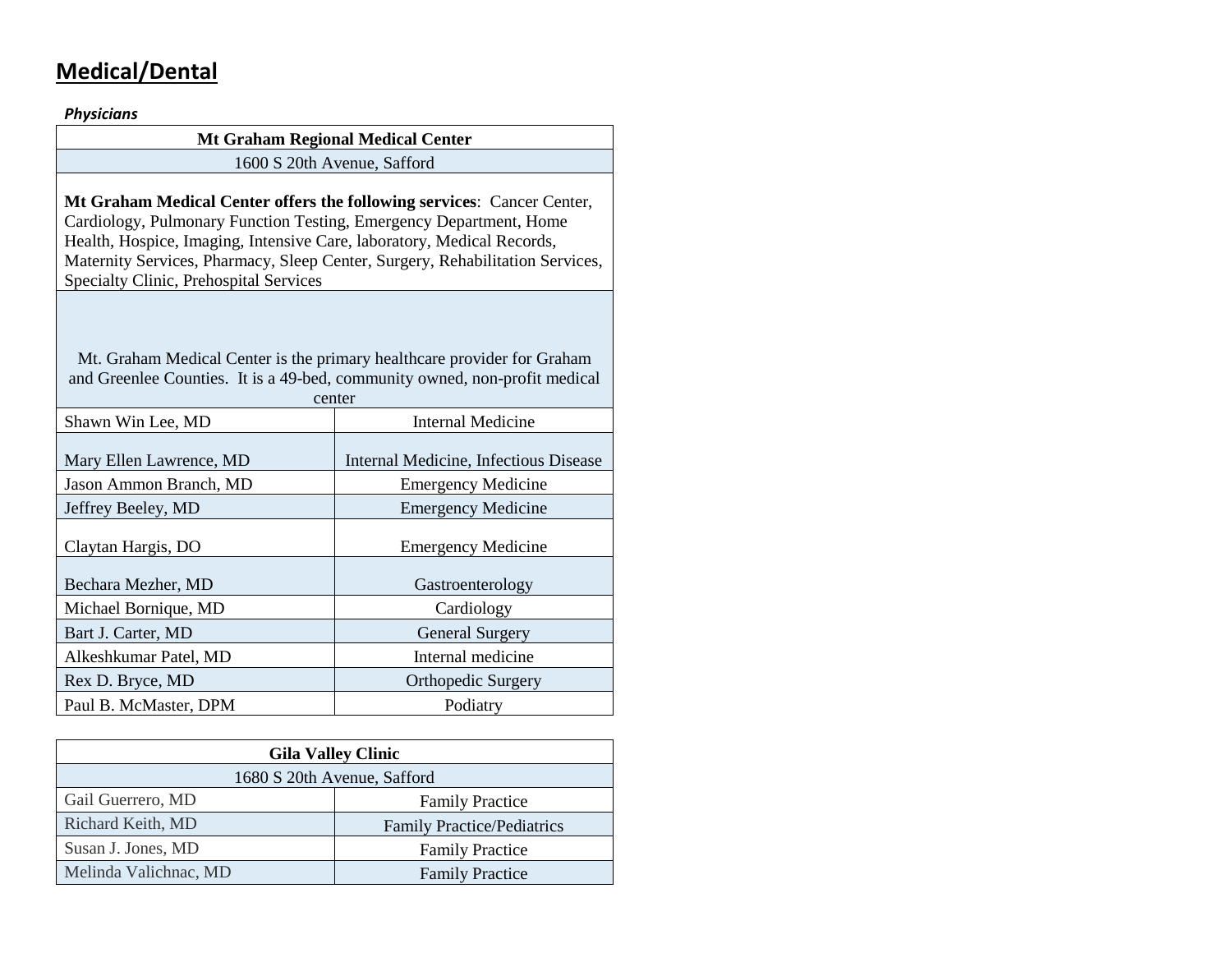| <b>Family Medical Center</b> |                        |  |
|------------------------------|------------------------|--|
| 1492 S. 20th Avenue, Safford |                        |  |
| Clinton D. Damron, DO        | <b>Family Practice</b> |  |
| Matthew Sampson, MD          | <b>Family Practice</b> |  |
| Joel G. Wright, MD           | <b>Family Practice</b> |  |

| <b>Mt. Graham Family Practice</b> |                        |  |
|-----------------------------------|------------------------|--|
| 1300 S. 20th Avenue, Safford      |                        |  |
| Trent Batty, MD                   | <b>Family Practice</b> |  |
| Drew Christensen, MD              | <b>Family Practice</b> |  |
| Brian J. Kartchner, MD            | <b>Family Practice</b> |  |
| Brad N. Montierth, MD             | <b>Family Practice</b> |  |
| Lynn E. Smith, MD                 | <b>Family Practice</b> |  |

| <b>Canyonlands Healthcare</b>  |                        |  |
|--------------------------------|------------------------|--|
| 2016 West 16th Street, Safford |                        |  |
| Richard Albery, MD             | <b>Staff Physician</b> |  |

#### *Dentists*

| <b>Bull Family Dentistry</b> |                        |  |
|------------------------------|------------------------|--|
| 1517 S. 20th Ave, Safford    |                        |  |
| Joseph M. Bull, DDS          | <b>General Dentist</b> |  |
| Joseph J. Bull, DDS          | <b>General Dentist</b> |  |
| <b>Stacy Williams DMD</b>    | <b>General Dentist</b> |  |

| <b>Canyonlands Healthcare</b>                  |  |  |
|------------------------------------------------|--|--|
| 2016 West 16th Street, Safford                 |  |  |
| Benjamin Gardea, DDS<br><b>General Dentist</b> |  |  |

| <b>Palmer Family Dental</b> |                        |  |
|-----------------------------|------------------------|--|
| 810 W. 8th Street, Safford  |                        |  |
| Mark E. Palmer, DDS         | <b>General Dentist</b> |  |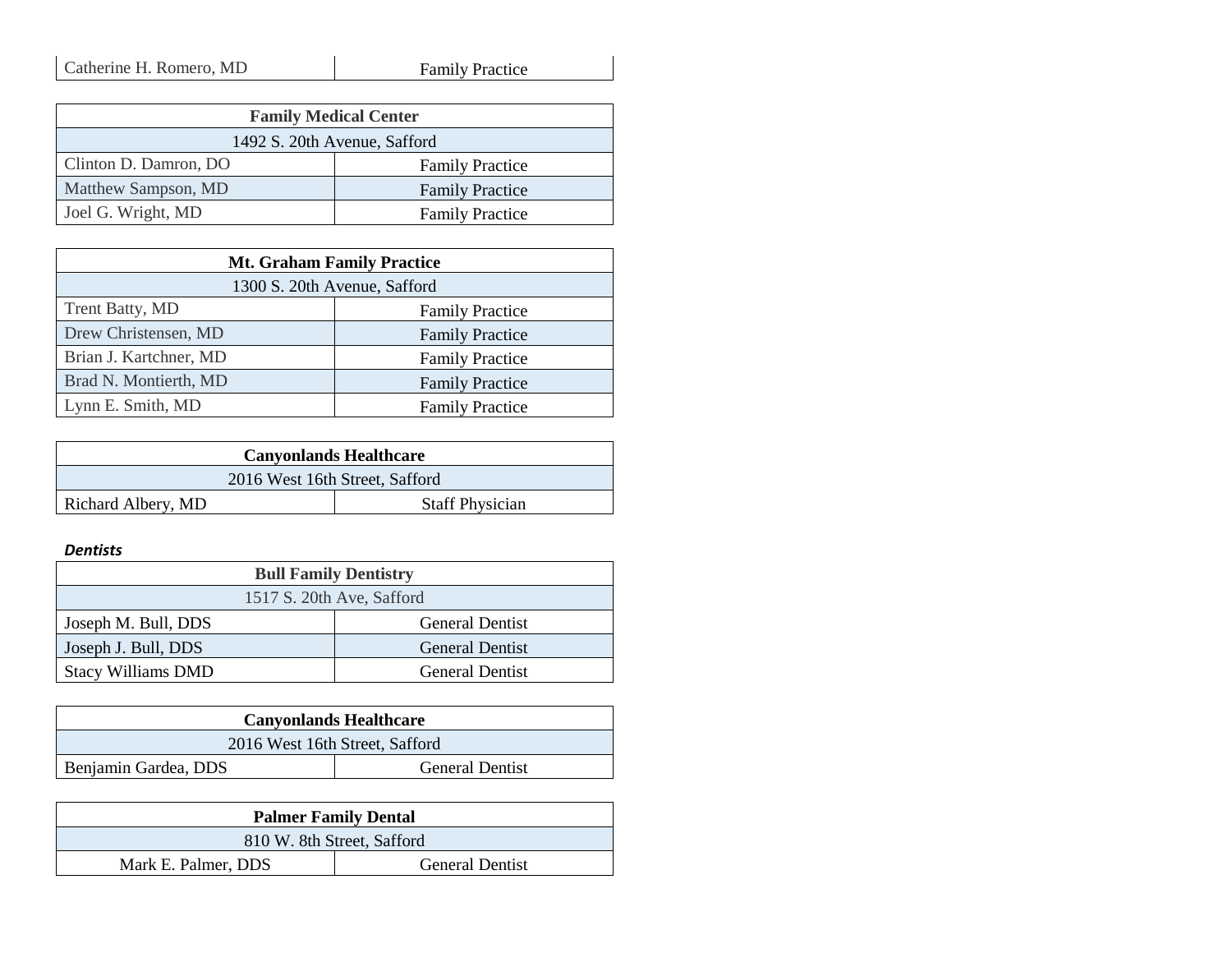| <b>Mt. Graham Dental</b>     |                        |  |
|------------------------------|------------------------|--|
| 1530 S. 20th Avenue, Safford |                        |  |
| Eric K. Curtis, DDS          | <b>General Dentist</b> |  |
| Kay D. Curtis, DDS           | <b>General Dentist</b> |  |
| Damon P. Don, DDS            | Periodontist           |  |
| Darren R. Brower, DMD        | <b>General Dentist</b> |  |

| <b>Bushman Dental Care</b>                      |                        |  |
|-------------------------------------------------|------------------------|--|
| 400 E Highway 70, Safford                       |                        |  |
| <b>General Dentist</b><br>Bruce B. Bushman, DDS |                        |  |
| Mark A. Johnson, DDS                            | <b>General Dentist</b> |  |

| <b>Central Dentistry</b>           |                        |  |
|------------------------------------|------------------------|--|
| 1807 Thatcher Blvd, Ste 2, Safford |                        |  |
| Keith R. Farr, DDS                 | <b>General Dentist</b> |  |
| Seth A. Skinner, DDS               | <b>General Dentist</b> |  |

#### *Other Dentistry*

| <b>Safford</b>            |                          |                        |
|---------------------------|--------------------------|------------------------|
| <b>Name</b>               | <b>Location</b>          | <b>Specialty</b>       |
| Meeta M Patel, DDS        | 114 W 5th Street         | <b>General Dentist</b> |
| Bradley R. Smith, DMD     | 1455 20th Avenue         | Orthodontist           |
| Glade M Smith, DDS        | 1475 S 20th Avenue       | <b>General Dentist</b> |
| Damon P Don, DDS          | 1530 S 20th Avenue       | Periodontist           |
| Benjamin L Gardea Jr, DMD | 2016 W 16th St           | <b>General Dentist</b> |
| Lynn W Skinner, DDS       | 610 6th Avenue           | <b>General Dentist</b> |
| Ruskin R Lines, Jr, DDS   | 626 6th Avenue           | Orthodontist           |
| Christophe A Lines, DDS   | 626 6th Avenue           | Oral Surgeon           |
| Paul A Lines, DDS         | 626 6th Avenue           | Oral Surgeon           |
| Scott W Lee, DDS          | 813 W Southcourt Ste 3   | <b>General Dentist</b> |
| Pima                      |                          |                        |
| <b>Name</b>               | Location                 | <b>Specialty</b>       |
| Donald R Preston, DDS     | 10190 Cottonwood Wash Rd | <b>General Dentist</b> |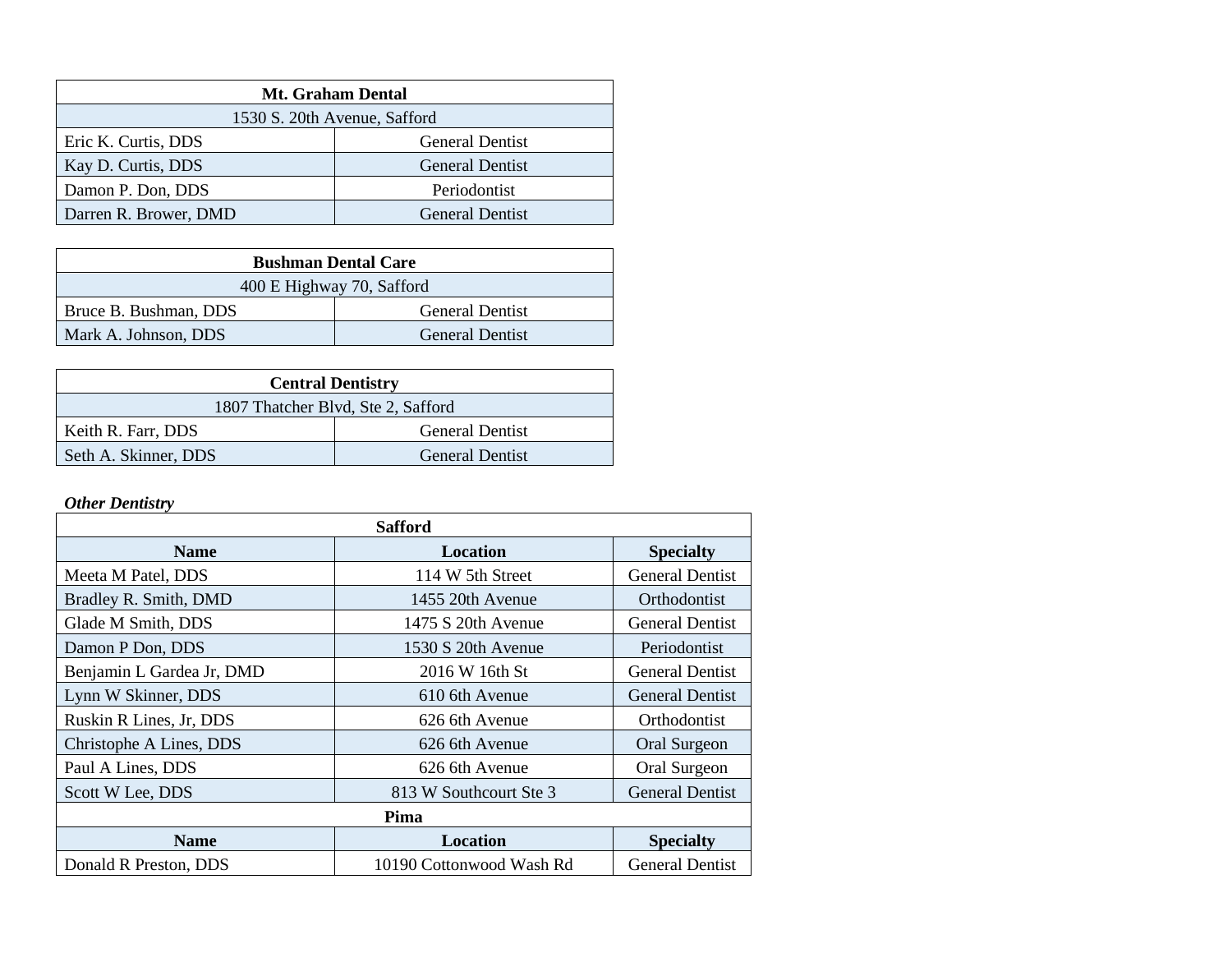### **Crime**

### **Total Crimes**

|                 | 2000         | 2001           | 2002     | 2003        | 2004           | 2005         | 2006 | 2007 | 2008     | 2009 | 2010 | 2011 | 2012        |
|-----------------|--------------|----------------|----------|-------------|----------------|--------------|------|------|----------|------|------|------|-------------|
| Murder          |              | $\mathbf 0$    |          | 0           | $\overline{0}$ | 0            |      | 0    | 0        | 0    |      | 0    |             |
| Larceny         | 554          | 554            | 527      | 534         | 463            | 259          | 283  | 196  | 248      | 666  | 271  | 256  | 251         |
| Robbery         |              | $\overline{0}$ | ົ        |             |                | $\mathbf{0}$ |      |      | $\Omega$ | 5    | 0    |      | 0           |
| <b>Burglary</b> | 93           | 150            | 172      | 168         | 156            | 63           | 95   | 98   | 173      | 317  | 108  | 143  | 119         |
| Rape            | $\mathbf{0}$ | $\mathbf 0$    | $\Omega$ | $\mathbf 0$ | $\overline{0}$ | $\mathbf{0}$ | ◠    | 0    |          | 3    | 0    |      | $\mathbf 0$ |
| Aggravated      |              |                |          |             |                |              |      |      |          |      |      |      |             |
| Assault         | 60           | 55             | 67       | 64          | 34             | 26           | 248  | 182  | 285      | 712  | 309  | 261  | 229         |
| Auto Theft      | 49           | 24             | 36       | 47          | 30             | 10           | 19   | 30   | 26       | 28   | 33   | 18   | 21          |
| Arson           | ົ            | $\Omega$       |          |             | ⌒              |              | 10   | 3    | 17       | 28   | 12   | 10   |             |

#### **Crimes per 100k Population, Compared to State**

| Murder          | Graham<br>County | 3.0                      | 0.0                      | 3.0                      | 0.0                      | 0.0                      | 0.0                      | 3.0   | 0.0                      | 0.0                      | 0.0   | 2.7                      | 0.0                      |
|-----------------|------------------|--------------------------|--------------------------|--------------------------|--------------------------|--------------------------|--------------------------|-------|--------------------------|--------------------------|-------|--------------------------|--------------------------|
|                 |                  |                          |                          |                          |                          |                          |                          |       |                          |                          |       |                          |                          |
|                 | Arizona          | 7.0                      | 7.5                      | 7.1                      | 8.0                      | 7.3                      | 7.6                      | 7.7   | 7.5                      | 6.4                      | 5.1   | 5.4                      | 5.2                      |
|                 | Graham           |                          |                          |                          |                          |                          |                          |       |                          |                          |       |                          |                          |
| Larceny         | County           | 1,653                    | 1,661                    | 1,586                    | 1,619                    | 1,416                    | 786                      | 840   | 557                      | 677                      | 1,775 | 735                      | 689                      |
|                 |                  |                          |                          |                          |                          |                          |                          |       |                          |                          |       |                          |                          |
|                 | Arizona          | 3,416                    | 3,506                    | 3,666                    | 3,549                    | 3,388                    | 2,920                    | 2,835 | 2,792                    | 2,665                    | 2,413 | 2,417                    | 2,373                    |
|                 | Graham           |                          |                          |                          |                          |                          |                          |       |                          |                          |       |                          |                          |
| Robbery         | County           | 3                        | $\overline{\phantom{a}}$ | 6                        | 3                        | $\mathbf{3}$             | $\overline{\phantom{a}}$ | 3     | $\mathbf{3}$             | $\overline{\phantom{a}}$ | 13    | $\overline{\phantom{a}}$ | $\mathbf{3}$             |
|                 |                  |                          |                          |                          |                          |                          |                          |       |                          |                          |       |                          |                          |
|                 | Arizona          | 145                      | 167                      | 147                      | 137                      | 135                      | 145                      | 151   | 154                      | 154                      | 126   | 106                      | 108                      |
|                 | Graham           |                          |                          |                          |                          |                          |                          |       |                          |                          |       |                          |                          |
| <b>Burglary</b> | County           | 278                      | 450                      | 518                      | 509                      | 477                      | 191                      | 282   | 279                      | 472                      | 845   | 293                      | 385                      |
|                 |                  |                          |                          |                          |                          |                          |                          |       |                          |                          |       |                          |                          |
|                 | Arizona          | 1,006                    | 1,027                    | 1,073                    | 1,043                    | 986                      | 920                      | 914   | 905                      | 891                      | 816   | 742                      | 798                      |
|                 | Graham           |                          |                          |                          |                          |                          |                          |       |                          |                          |       |                          |                          |
| Rape            | County           | $\overline{\phantom{0}}$ | $\overline{\phantom{a}}$ | $\overline{\phantom{a}}$ | $\overline{\phantom{0}}$ | $\overline{\phantom{a}}$ | $\overline{\phantom{a}}$ | 6     | $\overline{\phantom{a}}$ | $\overline{\phantom{a}}$ | 8     | $\overline{\phantom{a}}$ | $\overline{\phantom{a}}$ |
|                 |                  |                          |                          |                          |                          |                          |                          |       |                          |                          |       |                          |                          |
|                 | Arizona          | 31                       | 29                       | 29                       | 33                       | 33                       | 33                       | 32    | 29                       | 26                       | 26    | 24                       | 25                       |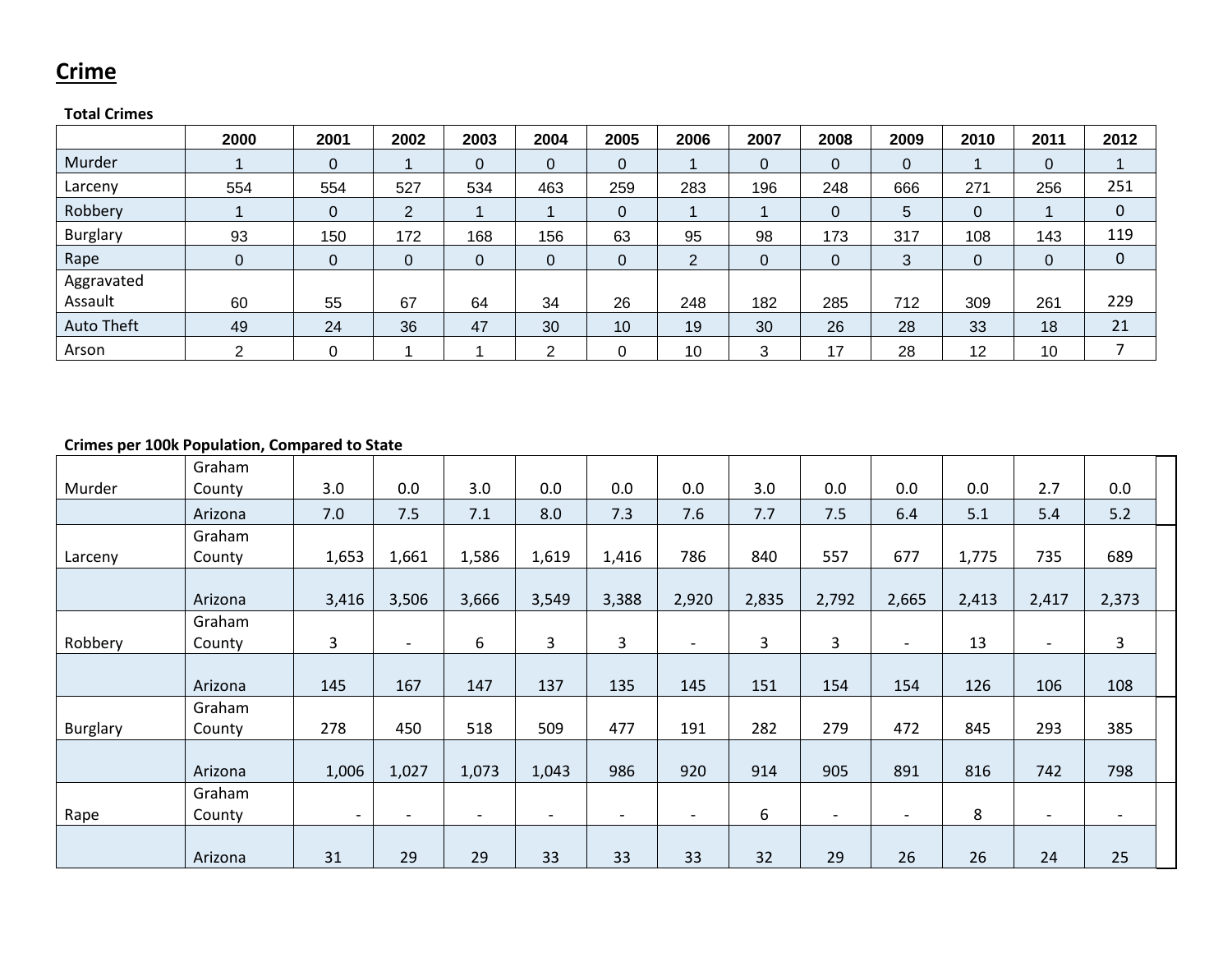| Aggravated | Graham  |     |                          |       |       |     |                          |     |     |     |       |     |     |  |
|------------|---------|-----|--------------------------|-------|-------|-----|--------------------------|-----|-----|-----|-------|-----|-----|--|
| Assault    | County  | 179 | 165                      | 202   | 194   | 104 | 79                       | 736 | 517 | 778 | 1,897 | 839 | 703 |  |
|            |         |     |                          |       |       |     |                          |     |     |     |       |     |     |  |
|            | Arizona | 344 | 335                      | 369   | 334   | 330 | 318                      | 321 | 290 | 271 | 254   | 229 | 230 |  |
|            | Graham  |     |                          |       |       |     |                          |     |     |     |       |     |     |  |
| Auto Theft | County  | 146 | 72                       | 108   | 142   | 92  | 30                       | 56  | 85  | 71  | 75    | 90  | 48  |  |
|            |         |     |                          |       |       |     |                          |     |     |     |       |     |     |  |
|            | Arizona | 834 | 983                      | 1,054 | 1,020 | 964 | 913                      | 892 | 766 | 588 | 395   | 313 | 284 |  |
|            | Graham  |     |                          |       |       |     |                          |     |     |     |       |     |     |  |
| Arson      | County  | 6   | $\overline{\phantom{a}}$ | 3     | 3     | 6   | $\overline{\phantom{a}}$ | 30  | 9   | 46  | 75    | 33  | 27  |  |
|            |         |     |                          |       |       |     |                          |     |     |     |       |     |     |  |
|            | Arizona | 27  | 29                       | 33    | 28    | 27  | 29                       | 31  | 29  | 30  | 28    | 20  | 19  |  |

### *Arizona Department of Public Safety*

*http://www.azdps.gov/About/Reports/*

### **Community Specific Crimes, aggregate 2001 - 2008**

|          |       | Auto  |       |        |         | <b>Burglar</b> |
|----------|-------|-------|-------|--------|---------|----------------|
|          | Theft | Theft | Arson | Murder | Assault |                |
| Pima     | 257   | 25    |       |        | 55      | 90             |
| Safford  | 560   | 46    |       |        | 47      | 198            |
| Thatcher | 1095  | 32    | b     |        | 49      | 226            |

### *recordspedia.c*

*om*

*(FBA stats)*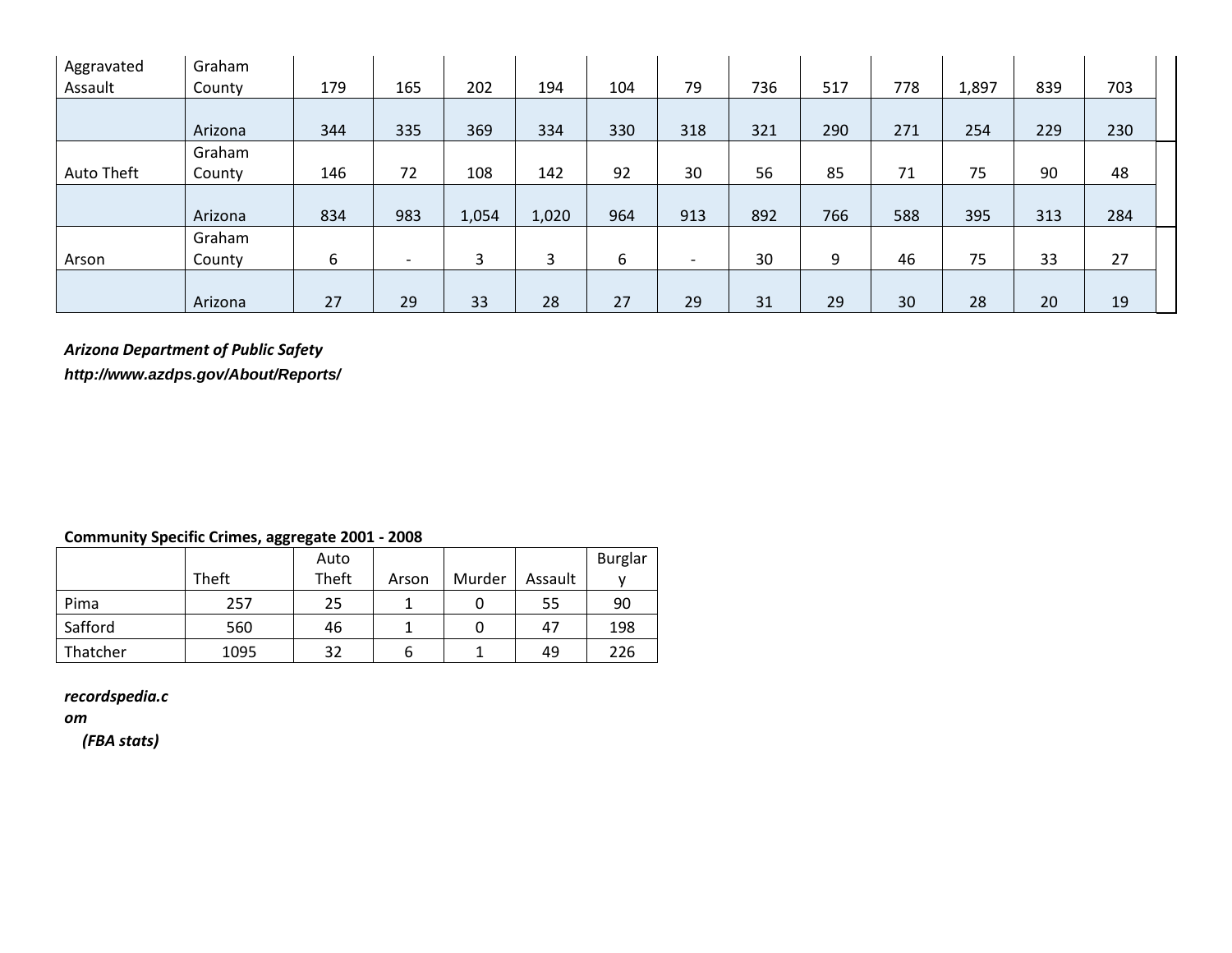# **LodgingMeeting Facilities**

Hotel & Motel

| <b>Safford</b>                 |                      |              |                |                    |                    |
|--------------------------------|----------------------|--------------|----------------|--------------------|--------------------|
|                                |                      |              | Number of      | Conference/Meeting | Conference/Meeting |
| Name of Hotel/Motel            | Address              | Phone        | Rooms          | Rooms              | Capacity           |
|                                |                      | $(877)$ 722- |                |                    |                    |
| <b>Best Western/Desert Inn</b> | 1391 Thatcher Blvd.  | 3422         | 70             | 1                  | 25                 |
|                                |                      | $(928)$ 235- |                |                    |                    |
| Budget Inn                     | 1215 Thatcher Blvd.  | 5744         | 21             | <b>NA</b>          | NA                 |
|                                |                      | $(928)$ 348- |                |                    |                    |
| Comfort Inn & Suites           | 450 E US Highway 70  | 9400         | 88             | <b>NA</b>          | <b>NA</b>          |
|                                |                      | $(928)$ 428- |                |                    |                    |
| Cottage Bed & Breakfast        | 1104 S Central       | 5118         | $\overline{2}$ | <b>NA</b>          | <b>NA</b>          |
|                                |                      | $(928)$ 428- |                |                    |                    |
| Days Inn                       | 520 E. Highway 70    | 5000         | 43             | <b>NA</b>          | <b>NA</b>          |
|                                |                      | $(928)$ 348- |                |                    |                    |
| Economy Inn                    | 225 E US Highway 70  | 0011         | 43             | <b>NA</b>          | <b>NA</b>          |
|                                |                      | $(928)$ 428- |                |                    |                    |
| Garden Inn                     | 1578 W Thatcher Blvd | 5851         | 44             | <b>NA</b>          | <b>NA</b>          |
|                                |                      | $(928)$ 428- |                |                    |                    |
| Olney House Bed & Breakfast    | 1104 S Central Ave   | 5118         | $\overline{2}$ | <b>NA</b>          | <b>NA</b>          |
|                                |                      | $(928)$ 428- |                |                    |                    |
| Quality Inn & Suites           | 420 E. Highway 70    | 3200         | 102            | 2                  | 60                 |
|                                |                      | $(928)$ 965- |                |                    |                    |
| The Lazy Traveler $(B & B)$    | 800 W. 10th St       | 5946         | $\mathbf{2}$   | <b>NA</b>          | <b>NA</b>          |
| <b>Manor House Convention</b>  |                      |              |                |                    |                    |
| Center                         |                      |              | <b>NA</b>      | 3                  | 300                |
| Total                          |                      |              | 417            | 6                  | 385                |

| <b>Thatcher</b>              |                    |              |           |                    |                    |
|------------------------------|--------------------|--------------|-----------|--------------------|--------------------|
|                              |                    |              | Number of | Conference/Meeting | Conference/Meeting |
| Name of Hotel/Motel          | <b>Address</b>     | Phone        | Rooms     | Rooms              | Capacity           |
|                              | 2919 W US Highway  | $(928)$ 428- |           |                    |                    |
| Highway Express Inn & Suites | 70                 | 0733         | 58        | <b>NA</b>          | NA                 |
|                              |                    | $(928)$ 428- |           |                    |                    |
| <b>SpringHill Suites</b>     | 2855 W. Highway 70 | 6900         |           |                    | 100                |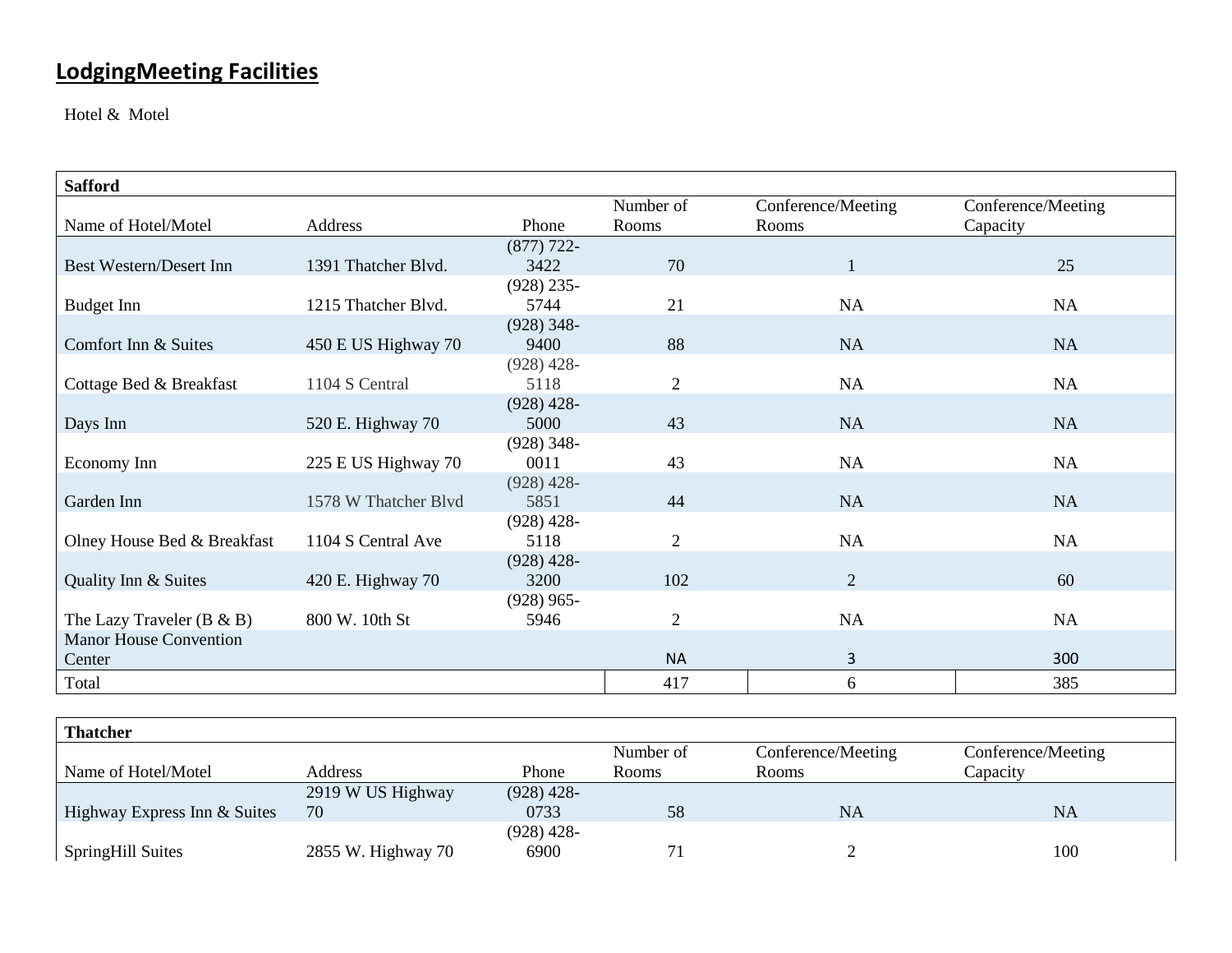| Thatcher C<br>: Comfort Inn and |                                                               | $(928)$ 348- |                             |    |     |
|---------------------------------|---------------------------------------------------------------|--------------|-----------------------------|----|-----|
| Suites                          | $2577$ TL<br>· Blvd.<br>I hatcher<br>$\overline{\phantom{m}}$ | 9500         | 88                          | NA | 15A |
| Total                           |                                                               |              | $\sim$ 1 $\sim$<br>$\sim$ 1 |    | 100 |

| Pima                          |                 |              |           |                    |                    |
|-------------------------------|-----------------|--------------|-----------|--------------------|--------------------|
|                               |                 |              | Number of | Conference/Meeting | Conference/Meeting |
| Name of Hotel/Motel           | Address         | Phone        | Rooms     | Rooms              | Capacity           |
|                               |                 | $(928)$ 485- |           |                    |                    |
| Follett House Bed & Breakfast | 270 W Center St | 7050         |           | NA                 | NA                 |

*YellowPages.com Yelp.com Graham-Chamber.com Arizonaguide.com http://www.travelweekly.com/Hotels/Safford-AZ Telephone Interviews*

## **RV and Campground**

#### **RV Park & Campground Facilities**

| <b>Name</b>                                | <b>Address</b>          | <b>Phone</b>          | <b>Number of Spaces</b> |
|--------------------------------------------|-------------------------|-----------------------|-------------------------|
|                                            | <b>Safford</b>          |                       |                         |
| Copper Mountain Mobile Home Community      | 326 S. 8th Ave          | $(928)$ 428-<br>2998  | 45                      |
| Lexington Pines Mobile Home Park & RV Park | 1535 Thatcher Blvd      | $(800)$ 232-<br>7570  | 54                      |
| Tower Mobile Home & RV Park                | $2056$ E Highway 70     | $(928)$ 428-<br>6997  | <b>NA</b>               |
| Safford Ranch Mobile Home & RV Park        | 3201 E HWY 70           | $(928)$ 428-<br>3828  | 15                      |
| <b>Safford RV Resort</b>                   | 2075 W Golf Course Road | $(928) 792 -$<br>2277 | 92                      |
| <b>Graham County Fairgrounds</b>           | 527 E. Armory Road      | $(928)$ 428-<br>7180  | 20                      |
| Roper lake State Park                      | 101 E Roper Lake Rd     | $(928)$ 428-<br>6760  | 58                      |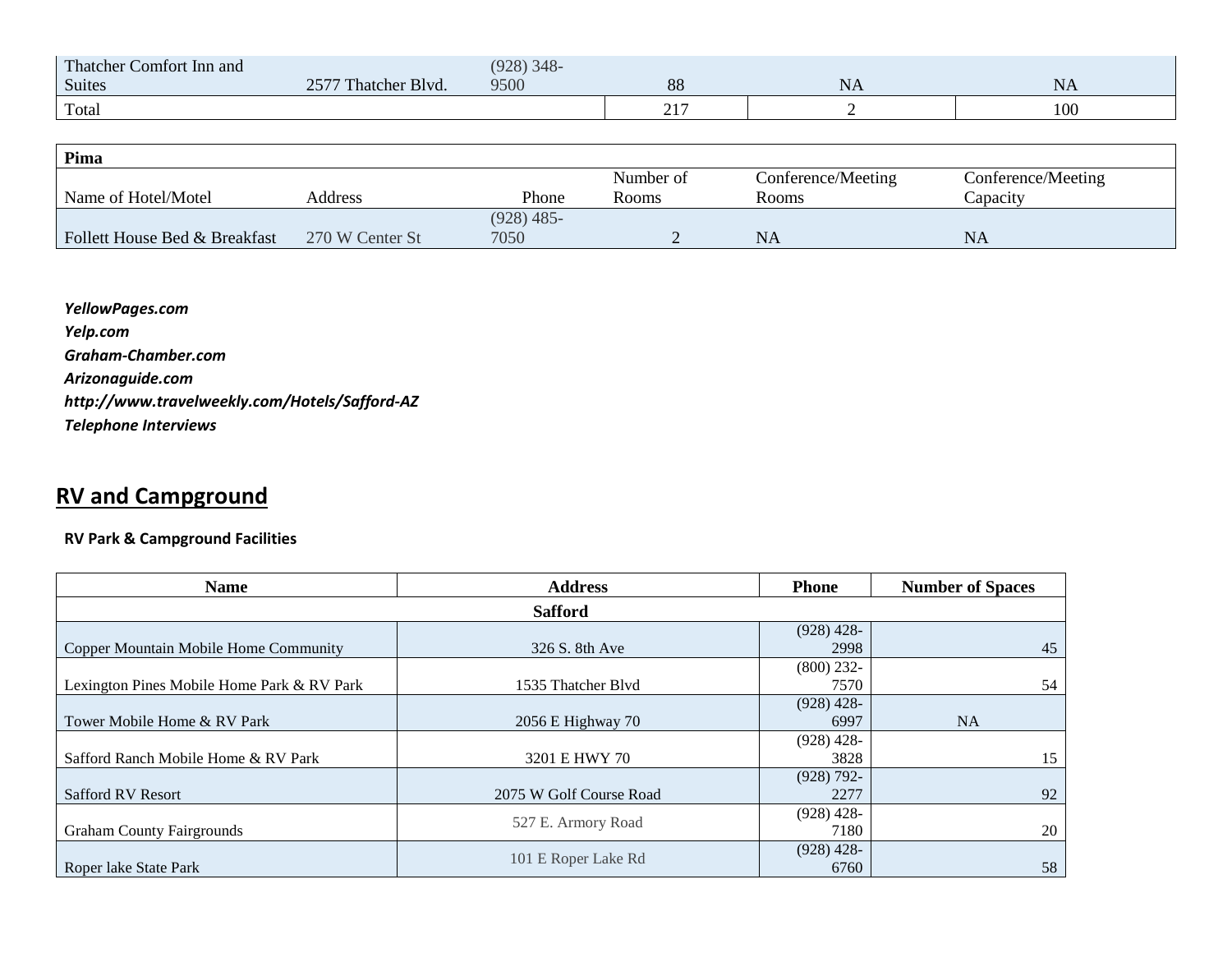|                                            |                            | $428-$<br>(928)<br>┱∠с |    |
|--------------------------------------------|----------------------------|------------------------|----|
| Village RV & Mobile Home Resort<br>Sunrise | 900 East<br>Hollywood road | 1895                   | 80 |
|                                            |                            |                        |    |

| <b>Thatcher</b>           |                                    |              |           |  |  |  |  |
|---------------------------|------------------------------------|--------------|-----------|--|--|--|--|
|                           |                                    | $(928)$ 428- |           |  |  |  |  |
| Red Lamp Mobile Home Park | 3341 W Main St, Thatcher, AZ 85552 | 3382         | <b>NA</b> |  |  |  |  |

### *visitgrahamcounty.com*

*rvparkreviews.com*

## **Restaurants**

Restaurants

| Peridot               |               |                  |  |  |  |  |  |  |
|-----------------------|---------------|------------------|--|--|--|--|--|--|
| Name                  | Address       | Phone            |  |  |  |  |  |  |
| Peridot Travel Center | US Highway 70 | $(928)$ 475-5820 |  |  |  |  |  |  |

| Pima                      |                     |                  |
|---------------------------|---------------------|------------------|
| Name                      | Address             | <i>Phone</i>     |
| Pima Taylor Freeze        | 225 W. Center       | $(928)$ 485-2661 |
| <b>Smith Bros Foods</b>   | 490 E US Highway 70 | $(928)$ 485-9370 |
| Juanita's Mexican Cuisine | 187 W Center St     | $(928)$ 485-2240 |
| El Mesquite Taqueria      | 28 West Center St.  | (928) 322-0594   |

| <b>Safford</b>                  |                         |                  |  |
|---------------------------------|-------------------------|------------------|--|
| <b>Name</b>                     | <b>Address</b>          | <b>Phone</b>     |  |
| A Step Back in Time             | 418 W Main St           | $(928)$ 428-6911 |  |
| Arby's                          | 1720 W Thatcher Blvd    | $(928)$ 348-8680 |  |
| <b>Branding Iron Steakhouse</b> | 2344 N Branding Iron Ln | $(928)$ 428-7427 |  |
| Carl's Jr                       | 455 S 20th Ave          | $(928)$ 428-3400 |  |
| Casa Manana Restaurant          | 502 S. 1st Ave          | $(928)$ 428-3170 |  |
| China Taste                     | 1391 W Thatcher Blvd    | $(928)$ 348-3336 |  |
| <b>Copper Steer Steakhouse</b>  | 1206 E US Hwy 70        | $(928)$ 348-8400 |  |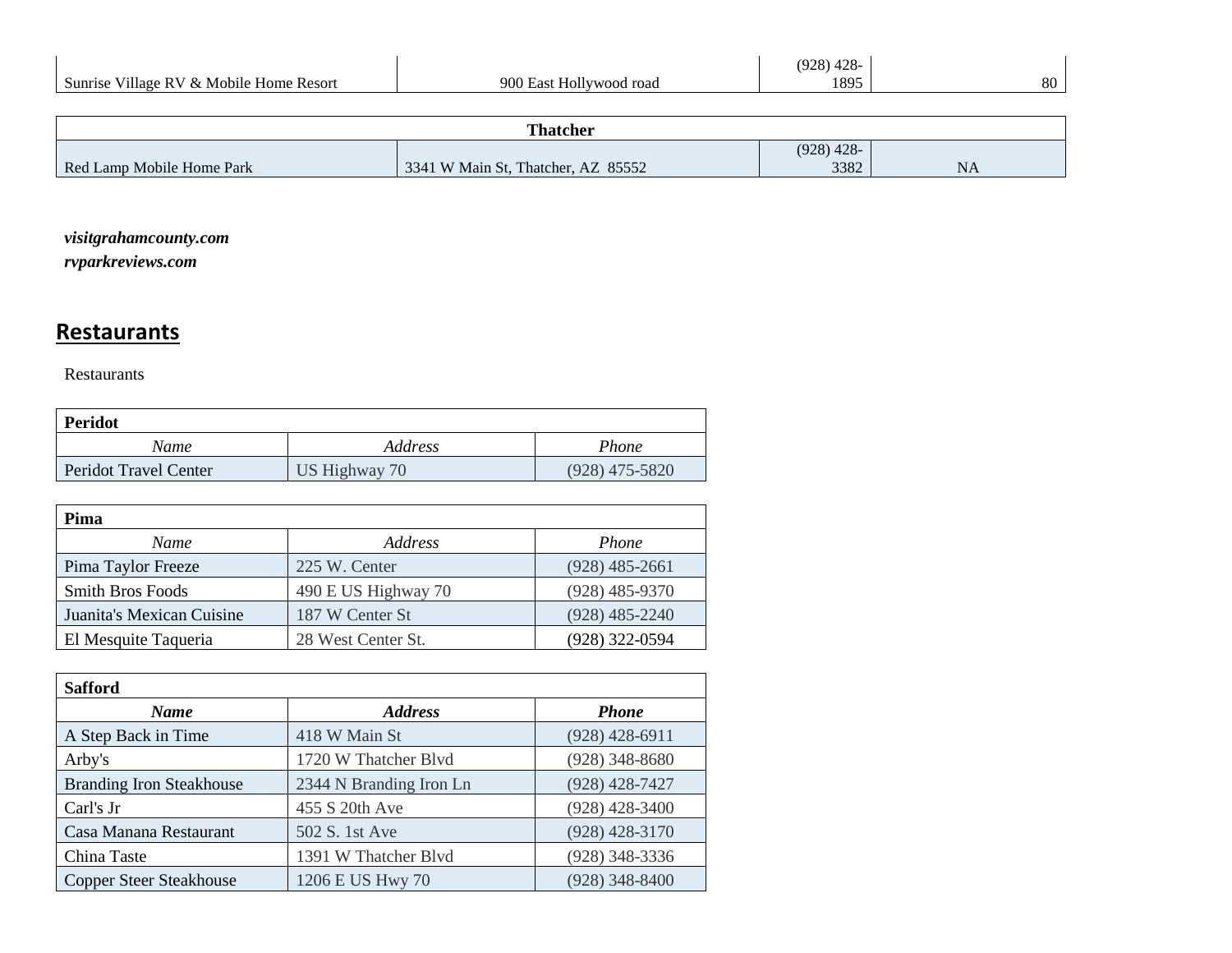| Dairy Queen                 | 807 W Thatcher Blyd                  | $(928)$ 348-2572 |
|-----------------------------|--------------------------------------|------------------|
| Domino's Pizza              | 410 W 5th St                         | $(928)$ 428-5800 |
| El Charro Restaurant        | 601 W Main St                        | $(928)$ 428-4134 |
| El Coronado                 | 409 W Main St                        | $(928)$ 428-7755 |
| Jerry's Restaurant          | 1612 W Thatcher Blvd                 | $(928)$ 428-5613 |
| Jumbo Chinese Restaurant    | 817 W Thatcher Blvd                  | $(928)$ 428-2888 |
| Kentucky Fried Chicken      | 1817 W Thatcher Blvd                 | $(928)$ 428-2301 |
| <b>Little Caesars Pizza</b> | 1547 W Highway 70                    | $(928)$ 424-6000 |
| Los Jilvertos               | 215 E US Highway 70                  | $(928)$ 428-4887 |
| Main Street Café            | 523 Main St                          | $(928)$ 348-3344 |
| McDonald's                  | 1830 W Thatcher Blvd                 | $(928)$ 428-1619 |
| McDonald's                  | 775 S 20th Ave (inside Wal-<br>Mart) | $(928)$ 428-0169 |
| Mechys Mexican Food         | 1547 W Thatcher Blvd                 | $(928)$ 348-9711 |
| Mi Casa Tortilla Factory    | 621 S 7th Ave                        | $(928)$ 428-7915 |
| Oasis                       | 1825 W Thatcher Blvd                 | $(928)$ 424-4300 |
| Pizza Hut                   | 1305 W Thatcher Blvd                 | (928) 428-4320   |
| Safford Bowl                | 410 E 4th St                         | $(928)$ 428-0999 |
| Subway                      | 750 S 8th Ave                        | $(928)$ 428-6373 |
| Super Wok                   | 1275 W Thatcher Blyd                 | $(928)$ 348-9452 |
| <b>Taco Taste</b>           | 1827 W Thatcher Blvd                 | $(928)$ 428-3414 |
| The Manor House Restaurant  | 415 E US Highway 70                  | $(928)$ 428-7148 |
| Toni's Kitchen              | 1922 W Thatcher Blyd                 | $(928)$ 428-4748 |

| <b>Solomon</b>       |                       |                  |
|----------------------|-----------------------|------------------|
| Name                 | <i><b>Address</b></i> | <b>Phone</b>     |
| La Paloma Restaurant | 5183 E Clifton St     | $(928)$ 428-2094 |

| <b>Thatcher</b>         |                  |                    |  |
|-------------------------|------------------|--------------------|--|
| <b>Name</b>             | <b>Address</b>   | <b>Phone</b>       |  |
| Burger King             | 2103 W US Hwy 70 | $(928)$ 428-6171   |  |
| Denny's                 | 2875 W US Hwy 70 | $(928)$ 428-0184   |  |
| Kainoa's Hawaiian Grill | 3533 W Main St   | $(928) 792 - 2118$ |  |
| La Casita Café          | 3338 W Main St   | $(928)$ 428-1882   |  |
| Pizzarama of Safford    | 2049 W US Hwy 70 | $(928)$ 428-4748   |  |